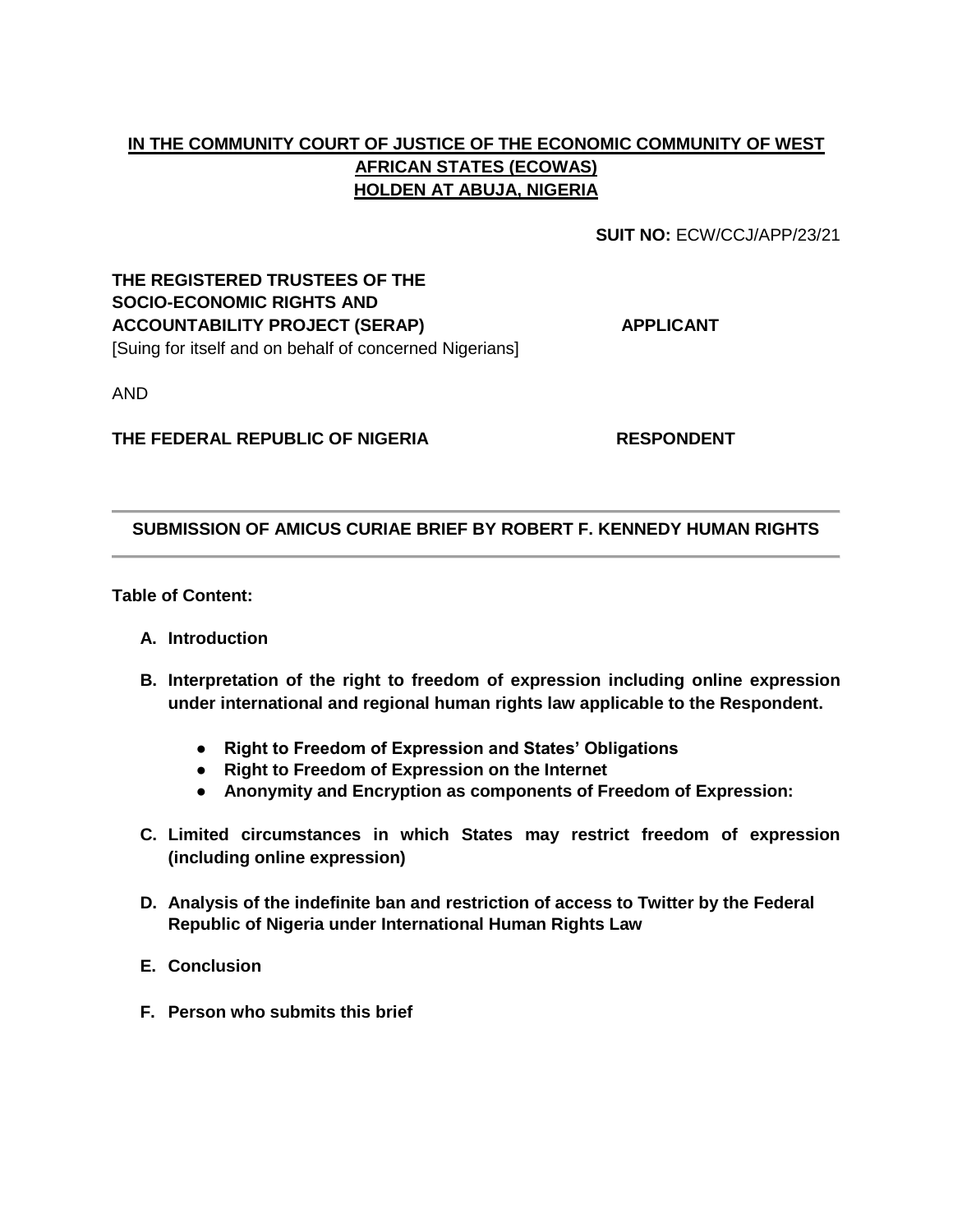## **A. Introduction:**

- 1. This is the submission of the Robert F. Kennedy Human Rights (hereafter referred to as the *Amicus Curiae)* filed pursuant to the leave of the Honourable Court in the matter of the Registered Trustees of the Socio-Economic Rights and Accountability Project (the Applicant) and the Federal Republic of Nigeria (the Respondent).
- 2. The subject matter of the substantive application is the legality and compatibility of the indefinite suspension of Twitter microblogging services by the Respondent through its Federal Minister of Information and Culture with the guarantees of the rights to freedom of expression, access to information and media freedom enshrined in Articles 8 and 9 of the African Charter on Human and Peoples' Rights; Articles 7, 9 & 19 of the International Covenant on Civil and Political Rights; Articles II, XII, and XIII of the Declaration of Principles on Freedom of Expression in Africa 2002; Articles 1, 6, 7,10, and 11 of the Supplementary Act (A/SA.1/6/10) on Freedom of Expression and Right to Information in West Africa 2010; and Article 32 Supplementary Act (A/SA.1/01/10) on Personal Data Protection within Economic Community of West African States.
- 3. The substantive application equally raises questions around the legality of the directive of the Respondent through the National Broadcasting Commission prohibiting the use of Twitter by the press and the threat by the Respondent's Attorney General and Minister of Justice to prosecute Nigerians including the press who continue to use Twitter by deploying encryption technology such as Virtual Private Network (VPN).
- 4. This submission addresses the following with respect to the subject matter of the substantive suit:
	- a. The interpretation of the right to freedom of expression (including online expression) under international and regional human rights law applicable to the Respondent.
	- b. The limited circumstances in which States may restrict freedom of expression (including online expression) and the three-pronged test for determining whether a restriction complies with international and regional human rights law applicable to the Respondent; and
	- c. Comparative analysis of international and regional law, jurisprudence and standards on freedom of expression (including online expression)
- 5. The *Amicus Curiae* notes the positive jurisprudence of this Honourable Court on freedom of expression, media freedom and access to information through the internet, especially the decisions of this Honourable Court in the case between the *Federation of African Journalists & 4 ors v. The Republic of the Gambia (2018)* and *Amnesty International Togo vs. Togolese Republic (2020).*
- *6.* Given the position of this Honourable Court as an international court and its previous reference to jurisprudence and standards from human rights systems outside Africa, this submission presents analysis on the subject matter of the substantive suit from the Inter-American and European human rights systems.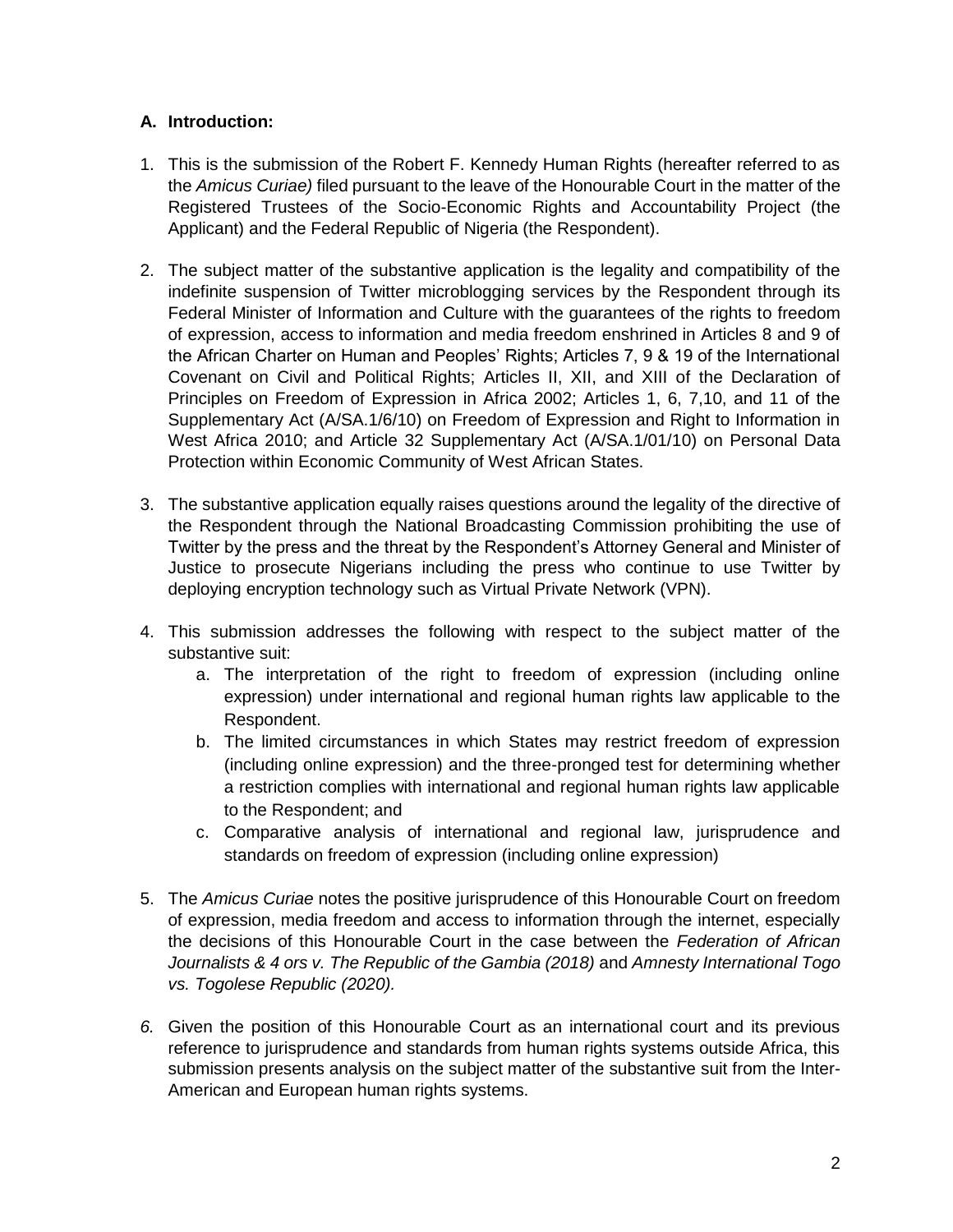### **B. Interpretation of the right to freedom of expression including online expression under international and regional human rights law applicable to the Respondent.**

7. The Respondent is a party to a number of international and regional human rights instruments which explicitly guarantee the right to freedom of expression including:

> **International**: The International Covenant on Civil and Political Rights (ICCPR) (Article 19)<sup>1</sup>. Freedom of expression is further recognized as customary international law, through its provisions in the Universal Declaration of Human Rights (Article 19), and other instruments.<sup>2</sup>

Regional: The African Charter on Human and Peoples' Rights<sup>3</sup> (African Charter) (Article 9). Articles 1, 6, 7, 10, and 11 of the Supplementary Act (A/SA.1/6/10) on Freedom of Expression and Right to Information in West Africa (2010); and Article 32 Supplementary Act (A/SA.1/01/10) on Personal Data Protection within the Economic Community of West African States<sup>4</sup> recognizes the right to freedom of expression.

- 8. There are equally many other principles, guidelines and standards on the right to freedom of expression by the African human rights institutions and mechanisms.<sup>5</sup>
- 9. Domestically, the right to freedom of expression is recognized and protected under Section 39 of the Nigerian Constitution<sup>6</sup>. The Constitution provides, among other provisions that "every person shall be entitled to own, establish and operate any medium for the dissemination of information, ideas and opinion"<sup>7</sup>.
- 10. As a member of the United Nations, the African Union, and the Economic Community of West African States, the interpretation of relevant law and standards, as well as the findings of bodies and experts under the procedures and mechanisms established within

 $\overline{a}$ 

<sup>1</sup> International Covenant on Civil and Political Rights, GA Res 2200A (XXI), 21 U.N. GAOR Supp. (No. 16), at 52, UN Doc. A/6316 (1966), 999 U.N.T.S. 171, entered into force Mar. 23, 1976, Art. 9(1) [hereinafter ICCPR].Adopted in 1966 and came into force in 1976.Available at [: https://www.ohchr.org/en/professionalinterest/pages/ccpr.aspx](https://www.ohchr.org/en/professionalinterest/pages/ccpr.aspx)

<sup>2</sup> A key instrument is the Joint Declaration on Freedom of Expression and the Internet United Nations (UN) Special Rapporteur on Freedom of Opinion and Expression, Organization for Security and Co-operation in Europe (OSCE) Representative on Freedom of the Media, Organization of American States (OAS) Special Rapporteur on Freedom of Expression and African Commission on Human and Peoples' Rights (ACHPR) Special Rapporteur on Freedom of Expression and Access to Information (hereinafter Joint Declaration) adopted on June 1, 2011. Available at: <http://www.oas.org/en/iachr/expression/showarticle.asp?artID=849&lID=1>

<sup>3</sup> African Charter on Human and Peoples' Rights, OAU Doc. CAB/LEG/67/3 rev. 5, 21 I.L.M. 58 (1982), Adopted 27 June 1981 entered into force 21 October 1986 [hereinafter ACHPR]. Available at: <https://www.achpr.org/legalinstruments/detail?id=49>

<sup>4</sup> Enacted by the ECOWAS Parliament in 2010. Available at: [http://www.tit.comm.ecowas.int/wp](http://www.tit.comm.ecowas.int/wp-content/uploads/2015/11/SIGNED-Data-Protection-Act.pdf)[content/uploads/2015/11/SIGNED-Data-Protection-Act.pdf](http://www.tit.comm.ecowas.int/wp-content/uploads/2015/11/SIGNED-Data-Protection-Act.pdf)

<sup>5</sup> Declaration of Principles on Freedom of Expression and Access to Information in Africa adopted by the African Commission on Human and Peoples' Rights (hereinafter African Commission) at its 65th Ordinary Session in 2019 (hereinafter Declaration of Principles on Freedom of Expression in Africa). Available at: <https://www.achpr.org/legalinstruments/detail?id=69>

<sup>6</sup> Constitution of the Federal Republic of Nigeria 1999 (hereinafter Nigerian Constitution). Available at: <http://www.nigeria-law.org/ConstitutionOfTheFederalRepublicOfNigeria.htm>

<sup>7</sup> Id, Section 39(2)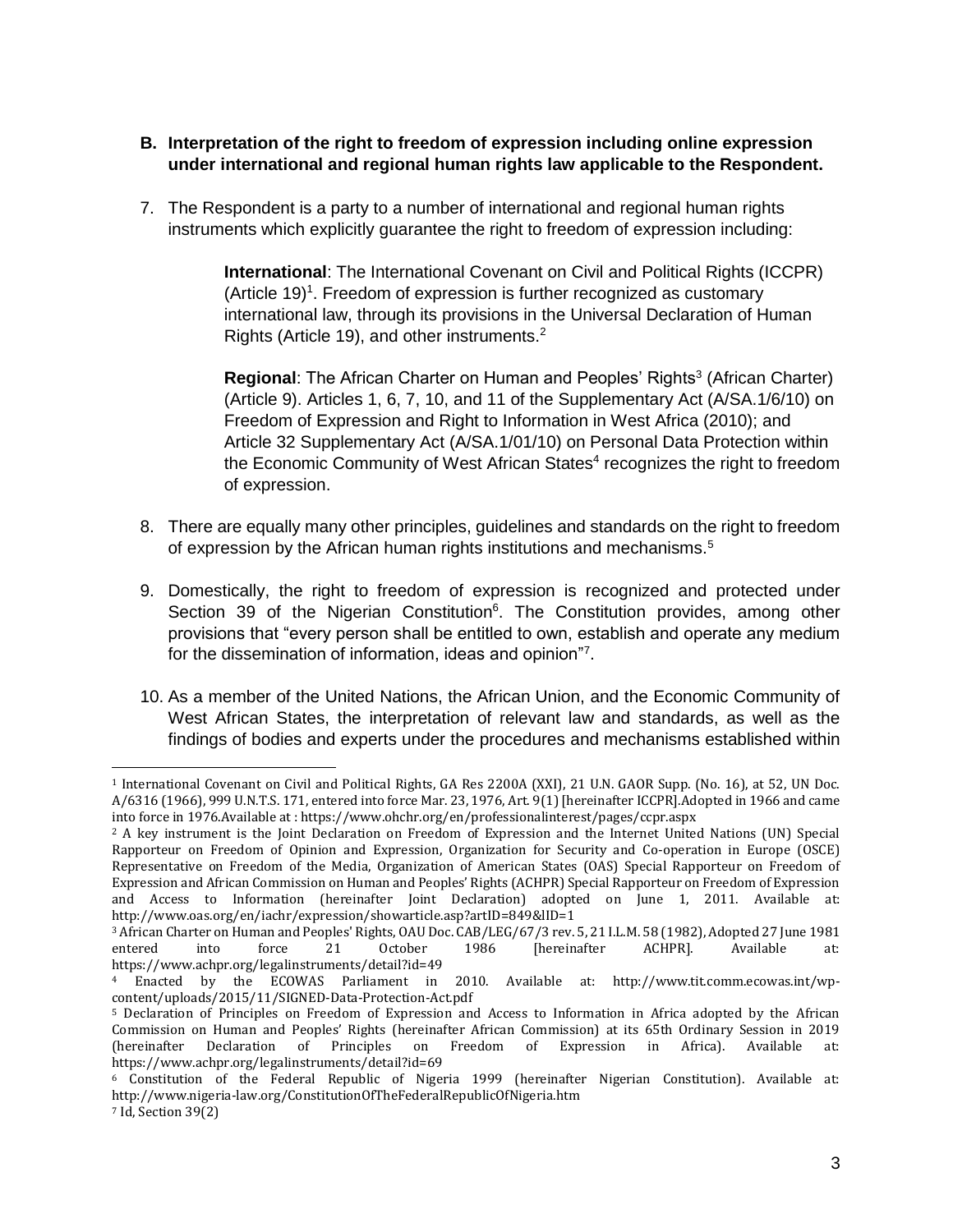those systems, are particularly relevant to the Respondent.

## ● **Right to Freedom of Expression and States' Obligations**

- 11. Article 19(2) ICCPR provides that "[e]veryone shall have the right of freedom of expression; this right shall include freedom to seek, receive and impart information and ideas of all kinds, regardless of frontiers, either orally, in writing or in print, in the form of art, or through any other media of his choice."<sup>8</sup>
- 12. The right to free expression is also protected by Article 19 of the Universal Declaration of Human Rights<sup>9</sup> (UDHR), providing that "[e]veryone has the right to freedom of opinion and expression" and that "this right includes freedom to hold opinions without interference and to seek, receive and impart information and ideas through any media and regardless of frontiers."<sup>10</sup>
- 13. Article 2 ICCPR provides for the obligation of State Parties to " respect and to ensure to all individuals within its territory and subject to its jurisdiction the rights recognized in the present Covenant, without distinction of any kind, such as race, colour, sex, language, religion, political or other opinion, national or social origin, property, birth or other status".<sup>11</sup>
- 14. The United Nations Human Rights Committee's General Comment 34 on the Freedom of opinion and expression (hereafter referred to as General Comment 34) established that the right to freedom of expression includes "every form of idea and opinion capable of transmission to others" including among other things "political discourse," "commentary on one's own and on public affairs," "discussion of human rights," and "journalism."<sup>12</sup> Article 19(2) ICCPR "embraces even expression that may be regarded as deeply offensive, (...)"<sup>13</sup>
- 15. Article 19 ICCPR "implies a free press and other media able to comment on public issues without censorship or restraint and to inform public opinion"<sup>14</sup>. "A free, uncensored and unhindered press or other media is essential in any society to ensure freedom of opinion and expression and the enjoyment of other Covenant rights. It constitutes one of the cornerstones of a democratic society".<sup>15</sup> The Covenant embraces a right whereby the media may receive information on the basis of which it can carry out its function.<sup>16</sup> The free communication of information and ideas about public and political issues between

 $\overline{a}$ <sup>8</sup> ICCPR, supra note 1, Article 9(2)

<sup>9</sup> Universal Declaration of Human Rights, G.A. Res. 217A (III), U.N. Doc. A/810, Art. 9 (1948) [hereinafter Universal Declaration] Available at[: https://www.un.org/sites/un2.un.org/files/udhr.pdf](https://www.un.org/sites/un2.un.org/files/udhr.pdf)

<sup>10</sup> Id, Article 19

<sup>11</sup> ICCPR, supra note 1, Article 2

<sup>12</sup> U.N. Human Rights Committee (HRC), General Comment no. 34, Article 19: Freedoms of opinion and expression. CCPR/C/GC/34, para. 11. [hereinafter "Gen. Comment No. 34"] Available at:

<https://www2.ohchr.org/english/bodies/hrc/docs/gc34.pdf>

<sup>13</sup> Gen. Comment No. 34, para. 11.

<sup>14</sup> See the Committee's general comment No. 25 (1996) on article 25 (Participation in public affairs and the right to vote), para. 25, Official Records of the General Assembly, Fifty-first Session, Supplement No. 40, vol. I (A/51/40 (Vol. I)), annex V.

<sup>15</sup> See communication No. 1128/2002, Marques v. Angola, Views adopted on 29 March 2005.

<sup>16</sup> See communication No. 633/95, Gauthier v. Canada.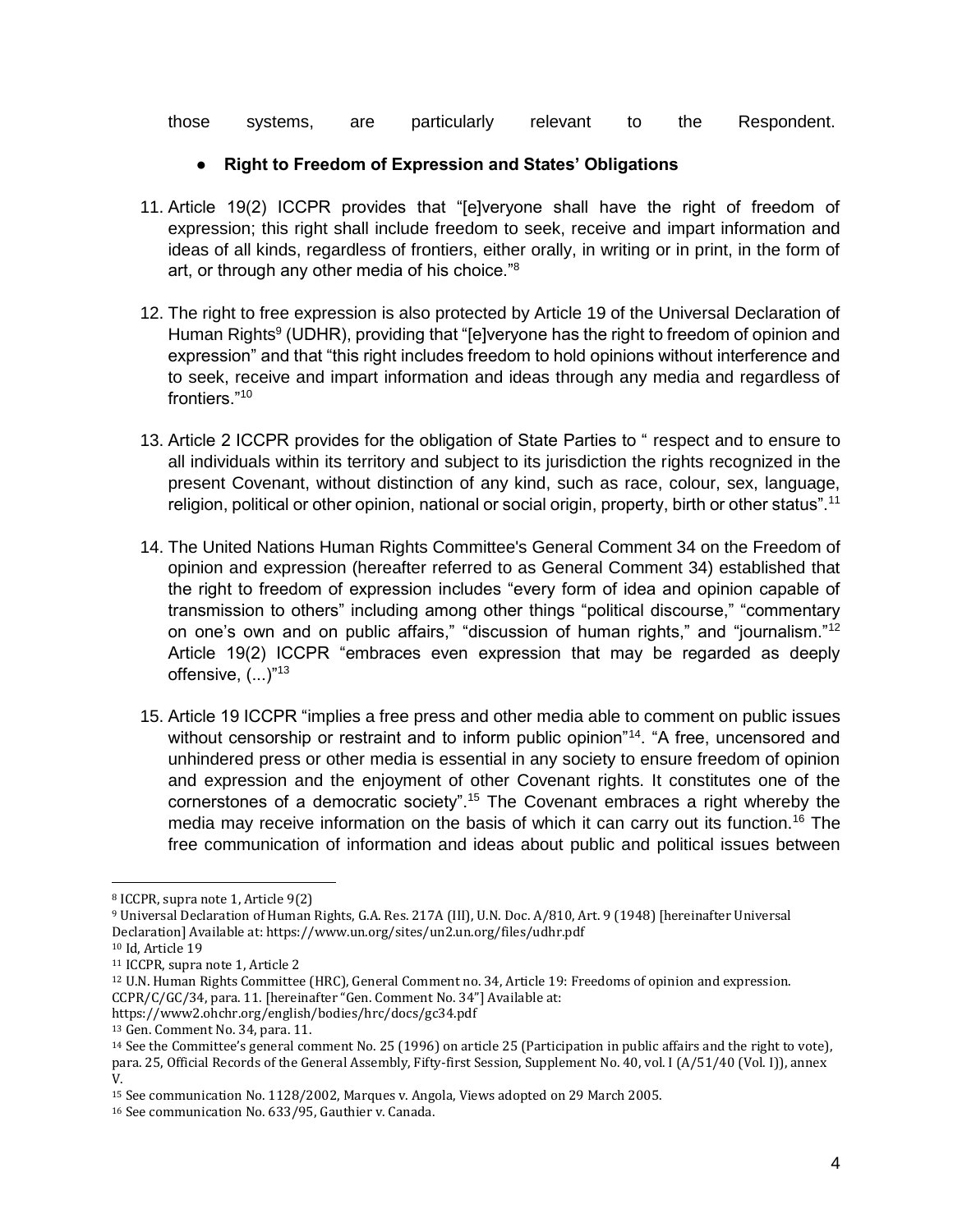citizens, candidates and elected representatives is essential. The public also has a corresponding right to receive media output.<sup>17</sup>

- 16. Under the African Charter, Article 9 provides that "[e]very individual shall have the right to receive information and [e]very individual shall have the right to express and disseminate his opinions within the law."<sup>18</sup>
- 17. Article 1 of the African Charter provides for the obligation of State Parties to "recognize the rights, duties and freedoms enshrined in [the Charter]"<sup>19</sup> and "...undertake to adopt legislative or other measures to give effect to them"<sup>20</sup>.
- 18. The Declaration of Principles on Freedom of Expression in Africa states that the right to freedom of expression includes "the right to seek, receive and impart information and ideas, either orally, in writing or in print, in the form of art or **through any other form of communication or medium, including across frontiers**, is a fundamental and inalienable human right and an indispensable component of democracy"<sup>21</sup> [Emphasis added].
- 19. The African Commission recognizes that the right to freedom of expression and access to information are "important components for the promotion of participation, accountability and democracy on the continent."<sup>22</sup>
- 20. The right to freedom of expression is also affirmed in the African Charter on the Rights and Welfare of the Child<sup>23</sup>, the Protocol to the African Charter on Human and Peoples' Rights on the Rights of Persons with Disabilities in Africa<sup>24</sup>, the African Union Convention on Preventing and Combating Corruption<sup>25</sup>, the African Charter on Statistics<sup>26</sup>, the African Youth Charter<sup>27</sup>, the African Charter on Democracy, Elections and Governance<sup>28</sup>, the

 $\overline{a}$ <sup>17</sup> See communication No. 1334/2004, Mavlonov and Sa'di v. Uzbekistan

<sup>18</sup> ACHPR, supra note 2, Article 9

<sup>19</sup> ACHPR, supra note 2, Article 1

<sup>20</sup> Id.

<sup>21</sup> Declaration of Principles on Freedom of Expression in Africa, Principle 10.

<sup>22</sup> Resolution on the Deteriorating Situation of Freedom of expression and Access to Information in Africa, African Comm'n H.P.R. Res. 166, ACPHR XLVII (2010).

<sup>23</sup> Organization of African Unity (OAU), African Charter on the Rights and Welfare of the Child, 11 July 1990,

CAB/LEG/24.9/49 (1990), Article 7, available at:<https://www.refworld.org/docid/3ae6b38c18.html>

<sup>24</sup> African Union (AU), Protocol to the African Charter on Human and Peoples' Rights on the Rights of Persons with Disabilities in Africa (2018), Article 23, available at [: https://au.int/sites/default/files/treaties/36440-treaty-](https://au.int/sites/default/files/treaties/36440-treaty-protocol_to_the_achpr_on_the_rights_of_persons_with_disabilities_in_africa_e.pdf)

[protocol\\_to\\_the\\_achpr\\_on\\_the\\_rights\\_of\\_persons\\_with\\_disabilities\\_in\\_africa\\_e.pdf](https://au.int/sites/default/files/treaties/36440-treaty-protocol_to_the_achpr_on_the_rights_of_persons_with_disabilities_in_africa_e.pdf)

<sup>25</sup> African Union, African Union Convention on Preventing and Combating Corruption, 11 July 2003, Article 9, available at: [https://au.int/sites/default/files/treaties/36440-treaty-](https://au.int/sites/default/files/treaties/36440-treaty-protocol_to_the_achpr_on_the_rights_of_persons_with_disabilities_in_africa_e.pdf)

[protocol\\_to\\_the\\_achpr\\_on\\_the\\_rights\\_of\\_persons\\_with\\_disabilities\\_in\\_africa\\_e.pdf](https://au.int/sites/default/files/treaties/36440-treaty-protocol_to_the_achpr_on_the_rights_of_persons_with_disabilities_in_africa_e.pdf)

<sup>26</sup> African Union, African Union African Charter on Statistics, February 04, 2009, (entered into force on February 08, 2015), Principle 4, [https://au.int/sites/default/files/treaties/36412-treaty-african\\_charter\\_on\\_satistics\\_eng.pdf](https://au.int/sites/default/files/treaties/36412-treaty-african_charter_on_satistics_eng.pdf)  <sup>27</sup>African Union, African Youth Charter, July 02, 2006 (entered into force on August 08, 2009), Article 4, available at <https://au.int/en/treaties/african-youth-charter>

<sup>28</sup> African Union, African Charter on Democracy, Elections and Governance, January 30, 2007 (entered into force on February 15, 2012) Article 27(8), available at[: https://au.int/sites/default/files/treaties/36384-treaty-african-charter](https://au.int/sites/default/files/treaties/36384-treaty-african-charter-on-democracy-and-governance.pdf)[on-democracy-and-governance.pdf](https://au.int/sites/default/files/treaties/36384-treaty-african-charter-on-democracy-and-governance.pdf)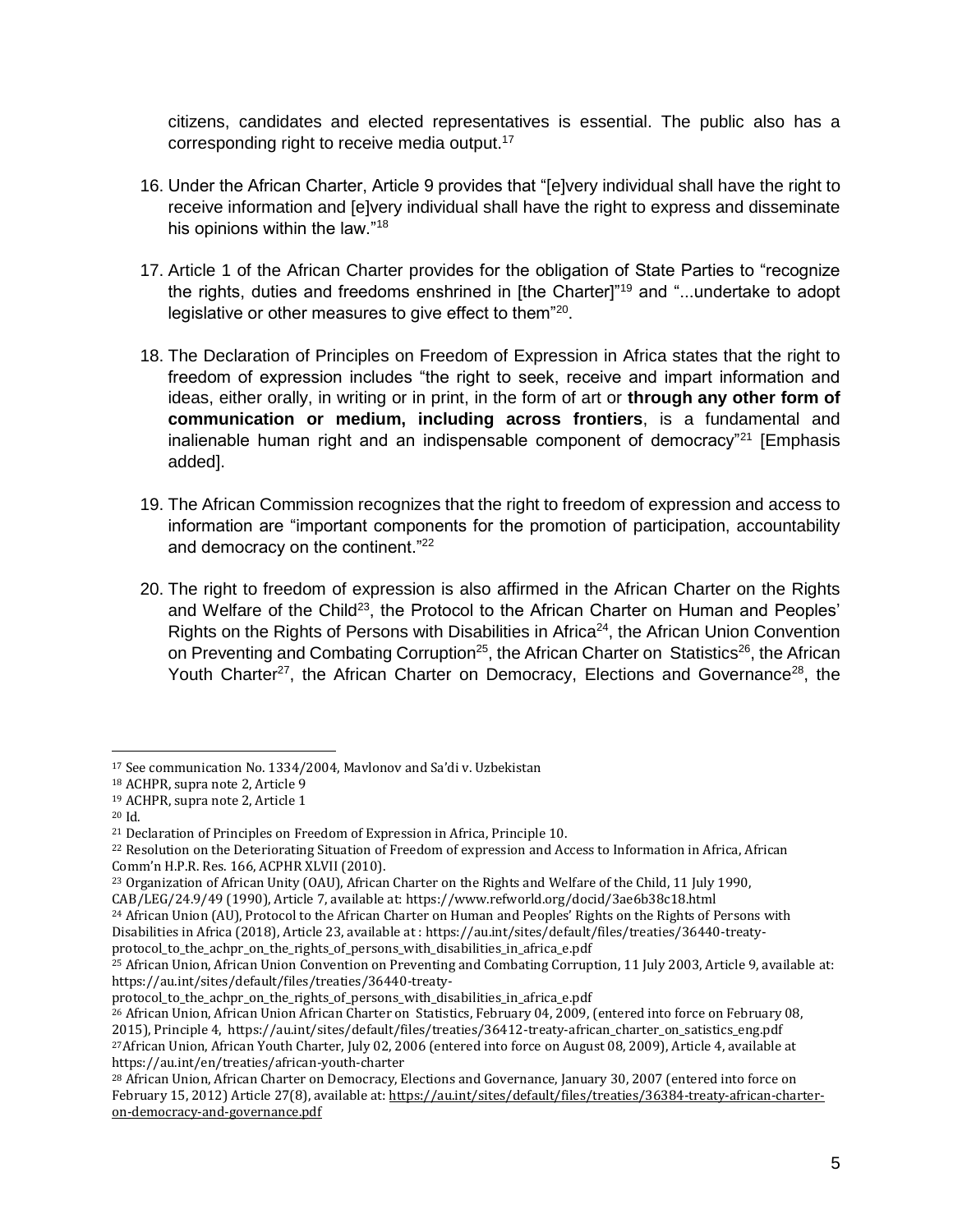African Charter on Values and Principles of Public Service and Administration<sup>29</sup>, and the Protocol to the African Charter on Human and Peoples' Rights on the Rights of Women in Africa<sup>30</sup>.

- 21. The American Convention on Human Rights protects Freedom of thought and of expression under Article 13 including "freedom to seek, receive, and impart information and ideas of all kinds, regardless of frontiers, either orally, in writing, in print, in the form of art, or through any other medium of one's choice."<sup>31</sup>. Further, Art 13(3) establishes that **"[t]he right of expression may not be restricted by indirect methods or means, such as the abuse of government or private controls over newsprint, radio broadcasting frequencies, or equipment used in the dissemination of information, or by any other means tending to impede the communication and circulation of ideas and opinions.**" <sup>32</sup> [emphasis added]
- 22. The European Convention on Human Rights<sup>33</sup> provides for the right to freedom of expression and opinion under Article 10 including "freedom to hold opinions and to receive and impart information and ideas without interference by public authority and regardless of frontiers"<sup>34</sup>. The Convention further establishes that "the exercise of these freedoms, since it carries with it duties and responsibilities, may be subject to such formalities, conditions, restrictions or penalties as are prescribed by law and are necessary in a democratic society, in the interests of national security, territorial integrity or public safety, for the prevention of disorder or crime, for the protection of health or morals, for the protection of the reputation or rights of others, for preventing the disclosure of information received in confidence, or for maintaining the authority and impartiality of the judiciary"<sup>35</sup>
	- **Right to Freedom of Expression on the Internet**
- 23. Article 19(2) ICCPR provides that right to freedom of expression "includes freedom to seek, receive and impart information and ideas of all kinds, **regardless of frontiers**...and through **any other media of his choice**." [emphasis added].
- 24. The UN Human Rights Committee has established that Article 19(2) protects "all forms of expression and their **means of dissemination**," **including "electronic and internetbased modes of expression**."<sup>36</sup> [emphasis added].

 $\overline{a}$ 

<sup>&</sup>lt;sup>29</sup> African Union, African Charter on Values and Principles of Public Service and Administration, January 31, 2011, Article 15, available at [https://au.int/sites/default/files/treaties/36386-treaty-](https://au.int/sites/default/files/treaties/36386-treaty-charter_on_the_principles_of_public_service_and_administration.pdf)

charter on the principles of public service and administration.pdf

<sup>30</sup> African Union, Protocol to the African Charter on Human and Peoples' Rights on the Rights of Women in Africa, July 01, 2003 (entered into force November 25, 2005)[, https://au.int/sites/default/files/treaties/37077-treaty](https://au.int/sites/default/files/treaties/37077-treaty-charter_on_rights_of_women_in_africa.pdf)charter on rights of women in africa.pdf

<sup>31</sup>Organization of American States, American Convention on Human Rights, 22 November 1969 (entered into force 18 July 1978). Article 13(1).

<https://treaties.un.org/doc/Publication/UNTS/Volume%201144/volume-1144-I-17955-English.pdf> <sup>32</sup> id, Art. 13(3)

<sup>33</sup> Council of Europe, *European Convention for the Protection of Human Rights and Fundamental Freedoms, as amended by Protocols Nos. 11 and 14*, 4 November 1950, ETS 5, (hereinafter European Convention on Human Rights) Article 10, available at[: https://www.echr.coe.int/documents/convention\\_eng.pdf](https://www.echr.coe.int/documents/convention_eng.pdf)

<sup>34</sup> European Convention on Human Rights, Article 13(1)

<sup>35</sup> Id, Article 13 (2)

<sup>36</sup> Gen. Comment No. 34, para. 12.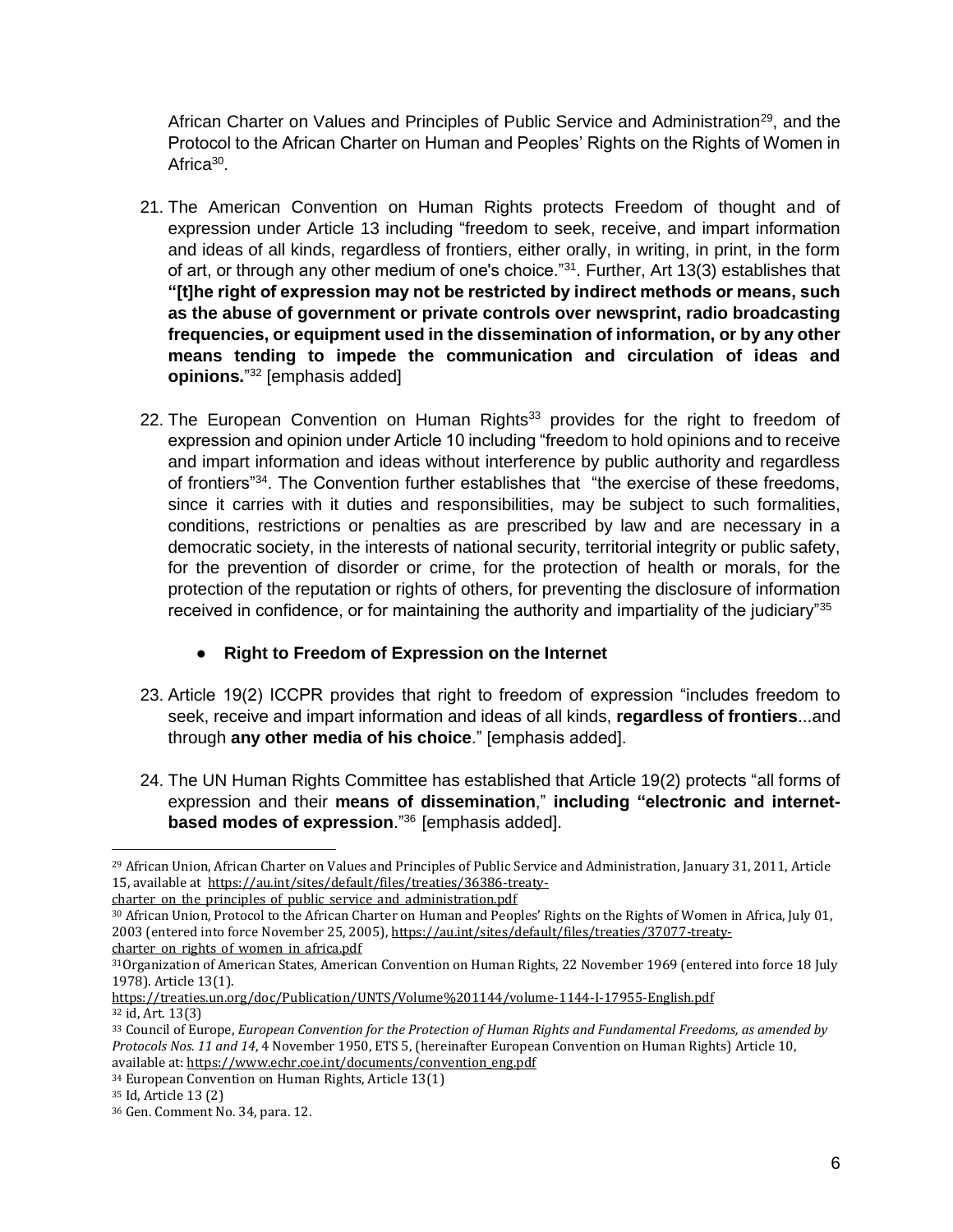- 25. In a binding resolution, the Human Rights Council affirmed that "the same rights that people have offline must also be protected online, in particular freedom of expression, which is applicable regardless of frontiers and through any media of one's choice."<sup>37</sup> The resolution calls on States to "promote and facilitate access to the Internet and international cooperation aimed at the development of media and information and communications facilities in all countries"<sup>38</sup>.
- 26. Human Rights Council resolution 26/13 on the promotion, protection and enjoyment of human rights on the Internet<sup>39</sup>; General Assembly resolution 68/167 on the right to privacy in the digital age<sup>40</sup>; and Council of Europe recommendation CM/Rec  $(2014)$  of the Committee of Ministers to member States on the quide to human rights for internet users<sup>41</sup> among other instruments assert that right holders must enjoy the same rights online that they enjoy offline and States have the obligation to protect the exercise and enjoyment of those rights.
- 27. General Comment 34 describes States obligation in relation to online expression thus:

"[S]tates parties should take account of the extent to which developments in information and communication technologies, such as internet and mobile based electronic information dissemination systems, have substantially changed communication practices around the world". There is now a global network for exchanging ideas and opinions that does not necessarily rely on the traditional mass media intermediaries. States parties should take all necessary steps **to foster the independence of these new media and to ensure access of individuals thereto"<sup>42</sup>** [emphasis added].

28. On the obligation of States, the report on content regulation stated that human rights law of the UN SR on Freedom of Expression stresses that human rights law "imposes duties on States to ensure enabling environments for freedom of expression and to protect its exercise".<sup>43</sup> States therefore have an obligation to promote and protect online expression including through social media.

 $\overline{a}$ 

<sup>37</sup> HRC Resolution 20/8, available a[t https://digitallibrary.un.org/record/731540/files/A\\_HRC\\_RES\\_20\\_8-EN.pdf.](https://digitallibrary.un.org/record/731540/files/A_HRC_RES_20_8-EN.pdf) (16 June 2012).

<sup>38</sup> *id.*

<sup>39</sup> Human Rights Council, Resolution 26/12 on the Promotion, Protection and Enjoyment of Human Rights on the Internet,14 July 2014 available at [https://documents-dds-](https://documents-dds-ny.un.org/doc/UNDOC/GEN/G14/082/83/PDF/G1408283.pdf?OpenElement)

[ny.un.org/doc/UNDOC/GEN/G14/082/83/PDF/G1408283.pdf?OpenElement](https://documents-dds-ny.un.org/doc/UNDOC/GEN/G14/082/83/PDF/G1408283.pdf?OpenElement)

<sup>40</sup> General Assembly Resolution 68/167 on the right to privacy in the digital age, 18 December 2013 available at <https://undocs.org/A/RES/68/167>

<sup>41</sup> Council of Europe recommendation CM/Rec (2014) of the Committee of Ministers to member States on the guide to human rights for internet users. Para 16

<https://rm.coe.int/CoERMPublicCommonSearchServices/DisplayDCTMContent?documentId=09000016804d5b31> <sup>42</sup> Gen. Comment No. 34, para. 15.

<sup>43</sup> UN Special Rapporteur on the promotion and protection of the right to freedom of opinion and expression, Report on Online Content Regulation, 6 April 2018. Available at:

<https://www.undocs.org/A/HRC/38/35> . Para 6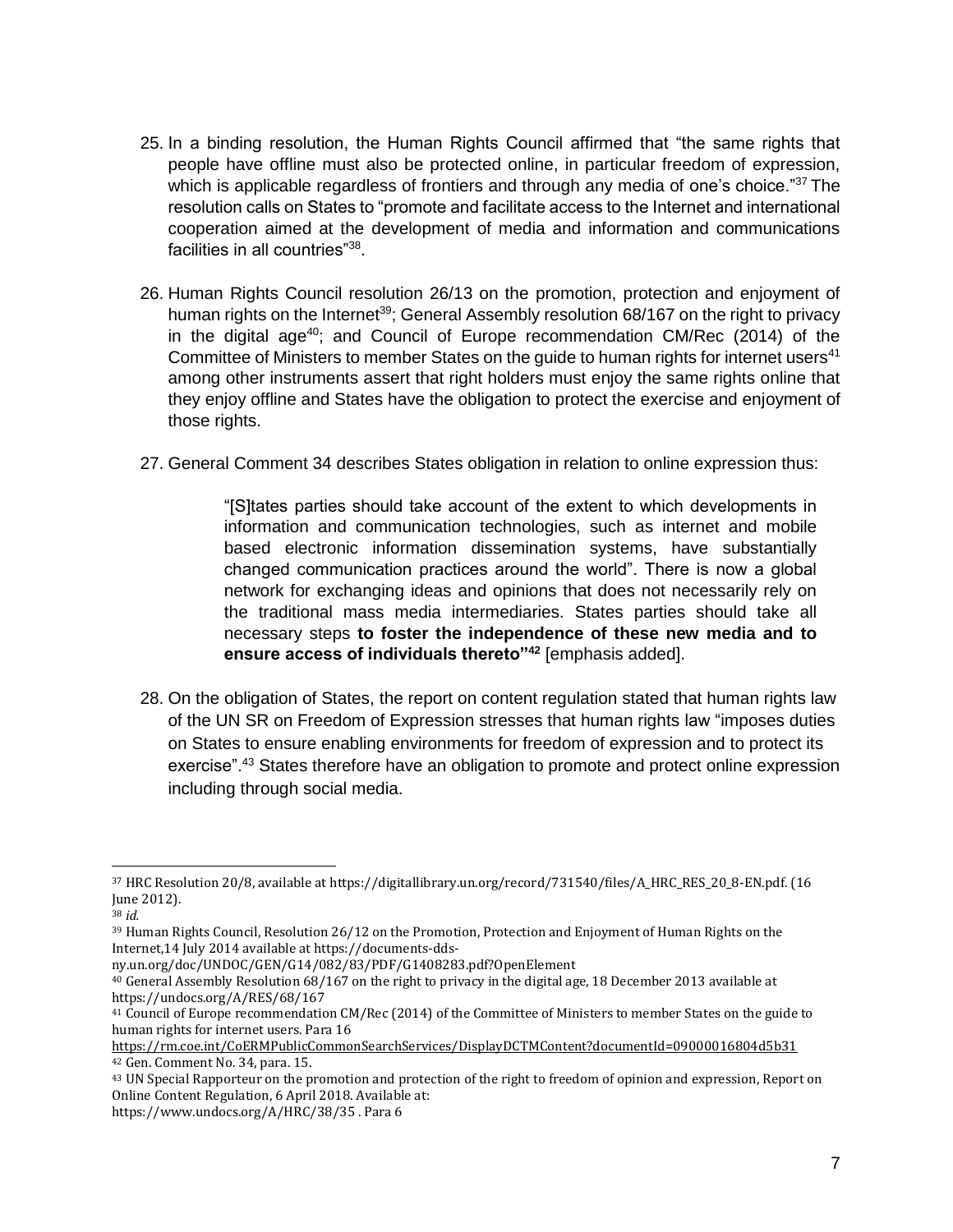- 29. As described by the United Nations Human Rights Committee, "States parties should take particular care to encourage an independent and diverse media…[and] take all necessary steps to foster the independence of [sic] new media and to ensure access of individuals thereto."44
- 30. Interpreting Article 9(2) of the African Charter, the Declaration on Freedom of Expression stresses that States have an obligation to "facilitate the rights to freedom of expression and access to information **online and the means necessary to exercise these rights**" 45 [emphasis added]. The Declaration on Freedom of Expression adds that "meaningful access to the internet is necessary for the realisation of freedom of expression, access to information and the exercise of other human rights"<sup>46</sup>.
- 31. This Declaration on Freedom of Expression highlights, among others, the importance of promoting the free flow of information and ideas; the role of new digital technologies in the realization of the rights to freedom of expression and access to information; and recognizing the key role the media plays in ensuring full respect for freedom of expression, promoting the free flow of information and ideas, assisting people to make informed decisions, and facilitating and strengthening democracy.<sup>47</sup>
- 32. On State obligations for the protection of freedom of expression online, the Declaration on Freedom of Expression States to support the operation of "...broadcast, print and **online media** to publicly disclose all forms of media ownership and any subsequent acquisitions or change in ownership"<sup>48</sup>
- 33. The African Commission's Resolution 362 on the Right to Freedom of Information and Expression on the Internet in Africa recognized the "importance of the Internet in advancing human and peoples' rights in Africa, particularly the right to freedom of information and expression"<sup>49</sup> and called on States to "respect and take legislative and other measures to guarantee, respect and protect citizen's right to freedom of information and expression through access to Internet services"<sup>50</sup>.
- 34. The European Court on Human Rights, has recognized the centrality of the internet in serving as a means for individuals to exercise their rights to freedom of expression and access to information, and in facilitating their participation in activities and discussion on public interest and political issues<sup>51</sup>. As a result, States should not interfere with the right

<sup>47</sup> Id

<sup>44</sup> Gen. Comment No. 34, para. 15.

<sup>45</sup> Declaration on Freedom of Expression, supra note 5, principle 37(1)

<sup>46</sup> Declaration on Freedom of Expression, supra note 5, principle 37(2)

<sup>48</sup> Declaration on Freedom of Expression, supra note 5, principle 14(2)

<sup>49</sup> African Commission, Resolution 362 on the Right to Freedom of Information and Expression on the Internet in Africa - ACHPR/Res.362(LIX) 2016 available at <https://www.achpr.org/sessions/resolutions?id=374> <sup>50</sup> Id

<sup>51</sup> See ECtHR, Ahmet Yildirim v Turkey, No. 3111/10 (18 March 2013); Times Newspapers Ltd v the United Kingdom (App. No. 3002/03 and 23676/03); ECtHR, Delfi v Estonia, No. 64569/09 (16 June 2015)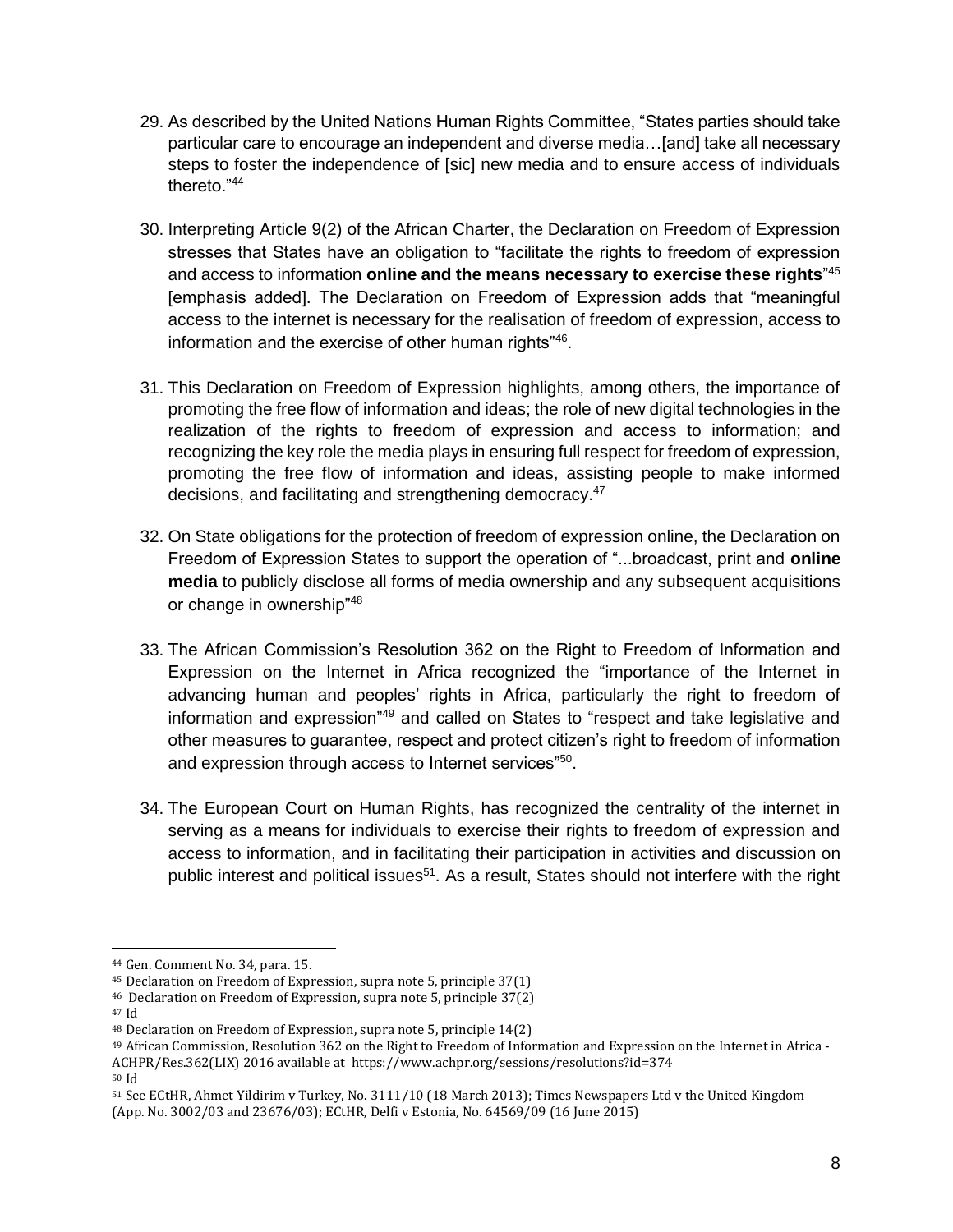to receive and impart information online or are otherwise prohibited from preventing a person from receiving information online that others wished or were willing to impart.<sup>52</sup>

- 35. This Honourable Court found, in the landmark decision of Amnesty International Togo v. Togolese Republic, that "since internet service provides a platform to enhance the exercise of freedom of expression, it then becomes a derivative right that it is a component to the exercise of the right to freedom of expression<sup>"53</sup>. Your Lordships added that "[s]ince access to internet is complementary to the enjoyment of the right to freedom of expression, it is necessary that access to internet and the right to freedom of expression be deemed to be an integral part of human right that requires protection by law and makes its violation actionable"<sup>54</sup>
- 36. The protection of freedom of expression online is particularly important for journalists and media workers, as has been found by the African Commission and other international and regional human rights mechanisms<sup>55</sup>. The Council of Ministers of the European Union stated in a declaration that "Journalists and others who perform public watchdog functions through the media are often in a vulnerable position vis-à-vis the public authorities or powerful interests groups because of their role in informing the public and provoking debate on issues of public interest."<sup>56</sup> Therefore, the Declaration states that "Surveillance of journalists and other media actors, and the tracking of their online activities, can endanger the legitimate exercise of freedom of expression if carried out without the necessary safeguards and can even threaten the safety of the persons concerned. It can also undermine the protection of journalists' sources."<sup>57</sup>
- 37. In *Zimbabwe Lawyers for Human Rights and Institute for Human Rights and Development (on behalf of Meldrum) v. Zimbabwe* the African Commission affirmed the protection of freedom of expression online when it found that the deportation of a journalist for an online publication critical of the government was a violation of Article 9 of the African Charter on Freedom of expression.<sup>58</sup>
- 38. In the Editorial Board of Pravoye Delo and Shtekel v. Ukraine<sup>59</sup> the European Court of Human Rights Court, acknowledged that Article 10 of the Convention had to be interpreted as imposing on States a positive obligation to create an appropriate regulatory framework to ensure effective protection of journalists' freedom of expression on the Internet. The

[https://search.coe.int/cm/Pages/result\\_details.aspx?ObjectID=09000016805c5e9d](https://search.coe.int/cm/Pages/result_details.aspx?ObjectID=09000016805c5e9d)

<sup>52</sup> ECtHR, Kalda v Estonia, No. 17429/10 (19 January 2016).

<sup>53</sup> Amnesty International Togo vs. The Togolese Republic (ECW/CCJ/JUD/09/20) para 38.

<sup>54</sup> *id*

<sup>55</sup>Joint Declaration, supra note 2

<sup>56</sup> EU Council of Ministers, Declaration of the Committee of Ministers on the protection of journalism and safety of journalists and other media actors. *30 April 2014 para 10* 

<sup>57</sup> Id, para 4

<sup>58</sup> African Commission on Human and Peoples' Rights, *294/04 Zimbabwe Lawyers for Human Rights and Institute for Human Rights and Development in Africa (on behalf of Andrew Barclay Meldrum) / Zimbabwe*, 3 April 2009, available at: https://www.refworld.org/docid/51092beb2.html [accessed 5 July 2021]

<sup>59</sup> ECtHR, Editorial Board of Pravoye Delo and Shtekel v. Ukraine (no. 33014/05), 5 May 2011 available at <https://dokumen.tips/reader/f/case-of-editorial-board-of-pravoye-delo-and-board-of-pravoye-delo-and-shtekel>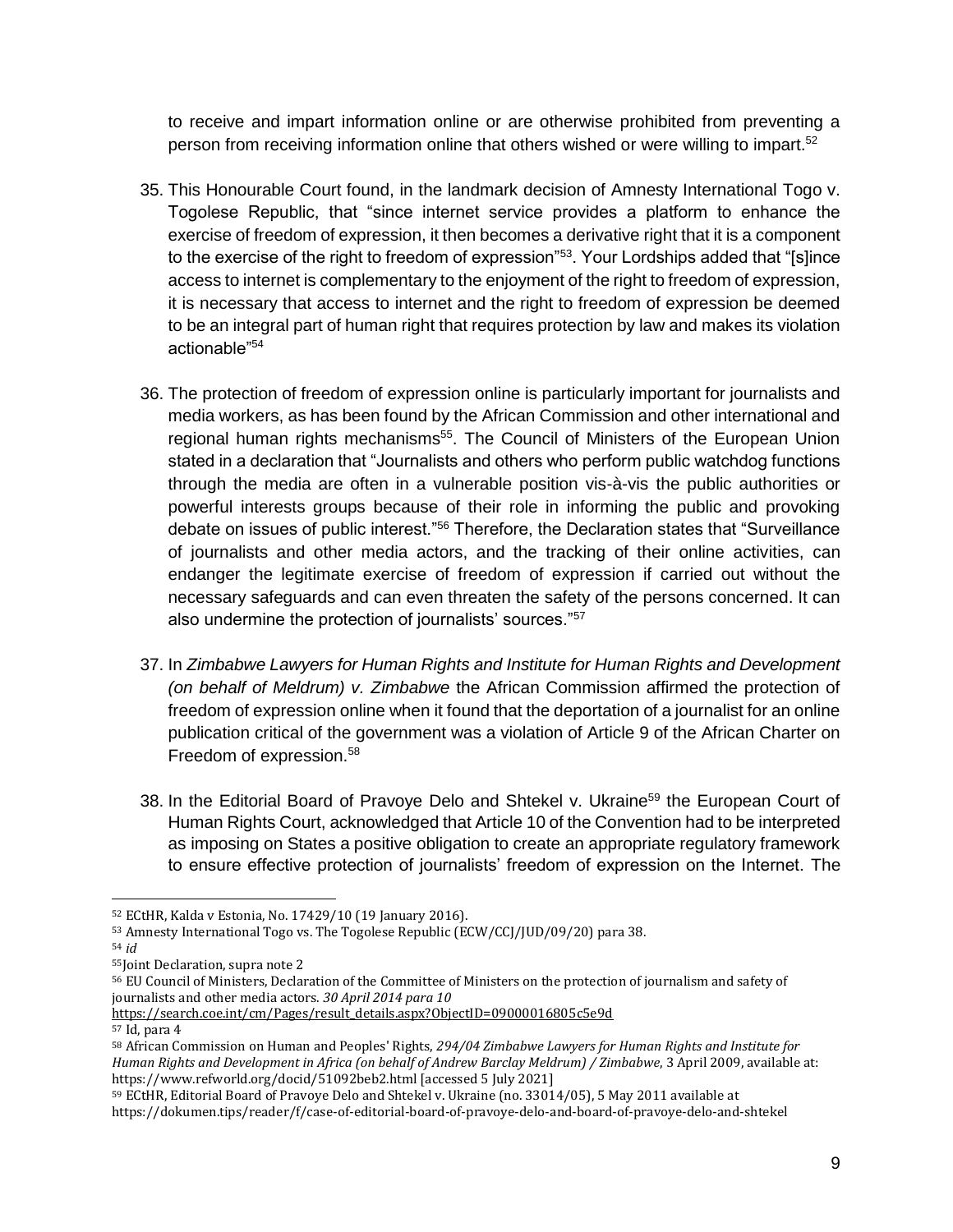court further held that since the domestic law for journalists using information obtained from the Internet, the applicants could not foresee to the appropriate degree the consequences which the impugned publication might entail. This enables the Court to conclude that the requirement of lawfulness contained in the second paragraph of Article 10 of the Convention was not met<sup>60</sup>.

39. In sum, under international human rights law the scope of the right to freedom of expression and the obligations of States relating to the protection, respect and promotion of the right extends to the internet and internet based communication systems or services such as Twitter.

### ● **Anonymity and Encryption as components of Freedom of Expression:**

- 40. Article 19(2) ICCPR protects anonymity and encryption as a means of expressing the right to freedom of expression without interference especially in an environment of censorship and reprisal. .
- 41. In his 2021 report, the UN Special Rapporteur on the rights to freedom of peaceful assembly and of association noted that "Internet shutdowns are a growing global phenomenon"<sup>61</sup>. Since 2016, the report adds "at least 768 government-ordered internet disruptions in about 63 countries<sup>"62</sup> have occurred. Further, [s]tates are designing shutdowns to directly block access to the communications platforms and services most used by protesters, like Facebook, Twitter, WhatsApp, or Telegram [and] circumventions tools, such as VPN services"<sup>63</sup>
- 42. To exercise the right to seek, receive and impart information in an environment of prevalent State sponsored censorship and reprisal, right holders resort to technology for anonymity and encryption to circumvent restrictions and attacks. The UN Special Rapporteur on Freedom of Expression has noted that "VPN connection, or use of Tor or a proxy server, combined with encryption, may be the only way in which an individual is able to access or share information in such environments."<sup>64</sup>
- 43. International instruments that guarantee the right to freedom of expression provide that expression can be through any media and regardless of frontiers. Encryption enables individuals to "avoid filtering, allowing information to flow across borders"<sup>65</sup> and therefore is regarded as a medium for exchange of information and ideas. The UN Special Rapporteur of Freedom of Expression has opined that encryption and anonymity enable

<sup>60</sup> Id.

 $61$  Special Rapporteur on the right to peaceful assembly and association, Report on the impact of Internet shutdowns in relation to peaceful protests, 15 June 2021. Para 23 Available

at[:https://reliefweb.int/sites/reliefweb.int/files/resources/A\\_HRC\\_47\\_24\\_Add.2\\_E.pdf](https://reliefweb.int/sites/reliefweb.int/files/resources/A_HRC_47_24_Add.2_E.pdf)

<sup>62</sup> Id

<sup>63</sup> Id, para 25

<sup>64</sup> UN Special Rapporteur on the promotion and protection of the right to freedom of opinion and expression, Report on the use of encryption and anonymity in digital communications. 22 May 2015 para 23, available at <https://www.undocs.org/A/HRC/29/32>

<sup>65</sup> Id, para 25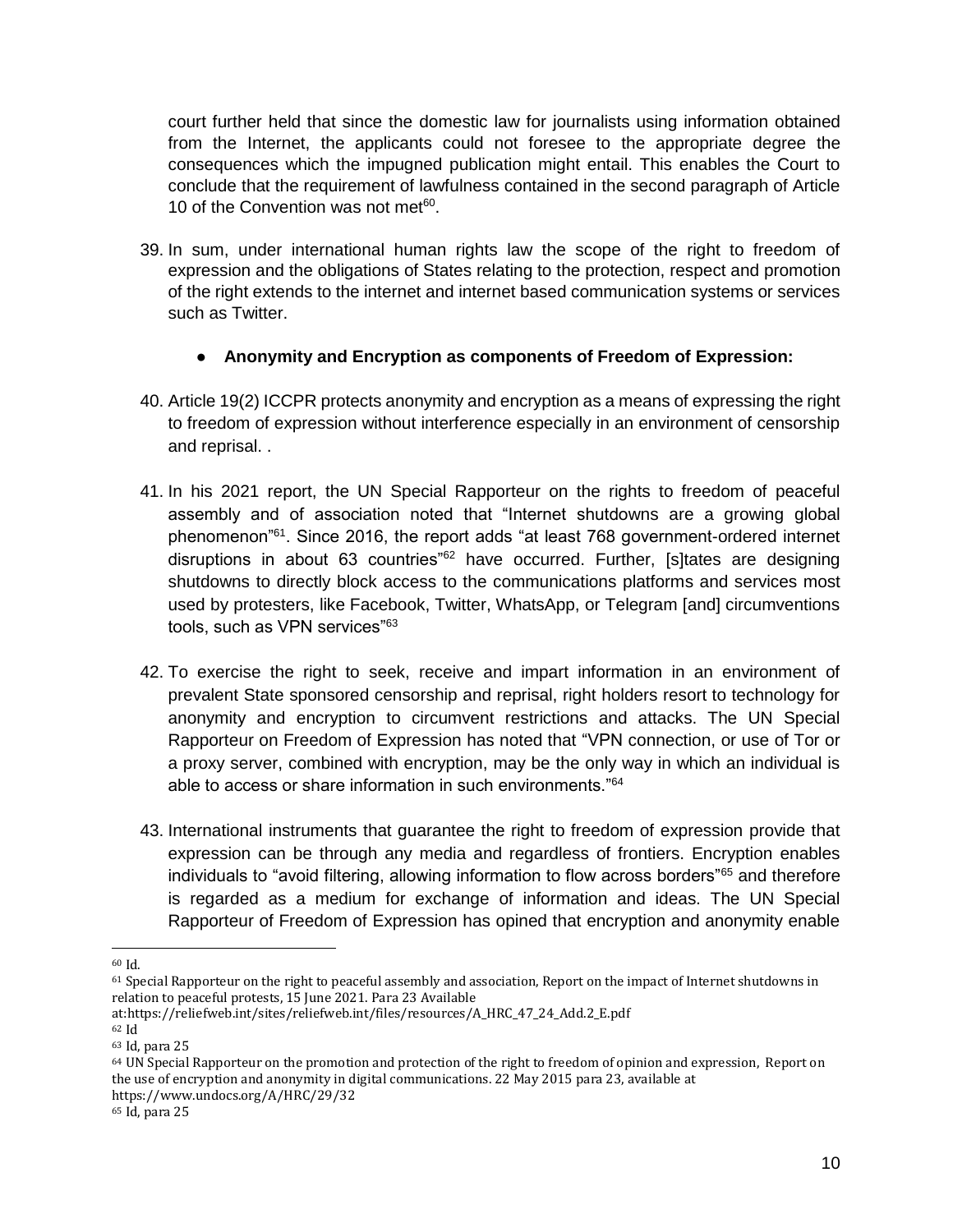individuals "exercise freedom of expression without arbitrary and unlawful interference or attacks"<sup>66</sup>.

- 44. Principle 40 of the Declaration on Freedom of Expression of the African Commission elaborates on the right to freedom of expression noting that everyone has the "right to privacy" and to "communicate anonymously or use pseudonyms on the internet"<sup>67</sup>. It adds that everyone has the right to "secure the confidentiality of their communications and personal information from access by third parties through the aid of digital technologies".<sup>68</sup>
- 45. The Declaration notes that States must "not adopt measures prohibiting or weakening encryption, including backdoors, key escrows and data localisation requirements, unless such measures are justifiable and compatible with international human rights law and standards"<sup>69</sup>.
- 46. The Special Rapporteur on Freedom of Expression of the Inter American Commission of Human Rights has noted that "anonymous spaces that are free of observation and where identities and activities are not documented must be guaranteed"<sup>70</sup> In addition, the Special Rapporteur stresses that "[s]tates have an obligation to respect anonymous discourse as an exercise of privacy and freedom of expression and may only exceptionally require authentication or proof of identity from the person expressing it, applying a standard of proportionality"71.
- 47. The European Court of Human Rights in Engels vs. Russia<sup>72</sup> held that the ban of the use of encryption technology was similar to banning the use of printers because they could be used for producing extremist ideas. The Court noted that "the utility of filter-bypassing technologies cannot be reduced to a tool for malevolently seeking to obtain extremist content."<sup>73</sup> The Court added that "filter-bypassing technologies primarily serve a multitude of legitimate purposes, such as enabling secure links to remote servers, channelling data through faster servers to reduce page-loading time on slow connections, and providing a quick and free online translation"74.
- 48. There is therefore international consensus that the use of technology for anonymity and encryption is protected under and subject to the principles of international human rights law on Freedom of Expression.

<sup>66</sup> Id, para 58

<sup>67</sup> Declaration on Freedom of Expression, supra note 5, principle 40(2)

<sup>68</sup> Declaration on Freedom of Expression, supra note 5, principle 40(2)

<sup>69</sup> UN Special Rapporteur on the promotion and protection of the right to freedom of opinion and expression, Report on the use of encryption and anonymity in digital communications. 22 May 2015 para 60, available at <https://www.undocs.org/A/HRC/29/32>

<sup>70</sup> Office of the Special Rapporteur for Freedom of Expression of the Inter-American Commission on Human Rights, Standards for a Free, Open and Inclusive Internet. March 15, 2017. Para 227

[http://www.oas.org/en/iachr/expression/docs/publications/internet\\_2016\\_eng.pdf](http://www.oas.org/en/iachr/expression/docs/publications/internet_2016_eng.pdf) 

<sup>71</sup> Id, para 228

<sup>72</sup> Engels v. Russia *(Application no[. 61919/16\)](https://hudoc.echr.coe.int/eng#%7B%22appno%22:%5B%2261919/16%22%5D%7D).* 23 June 2020. Available at<http://hudoc.echr.coe.int/fre?i=001-203180> <sup>73</sup> Id, para 29

<sup>74</sup> Id.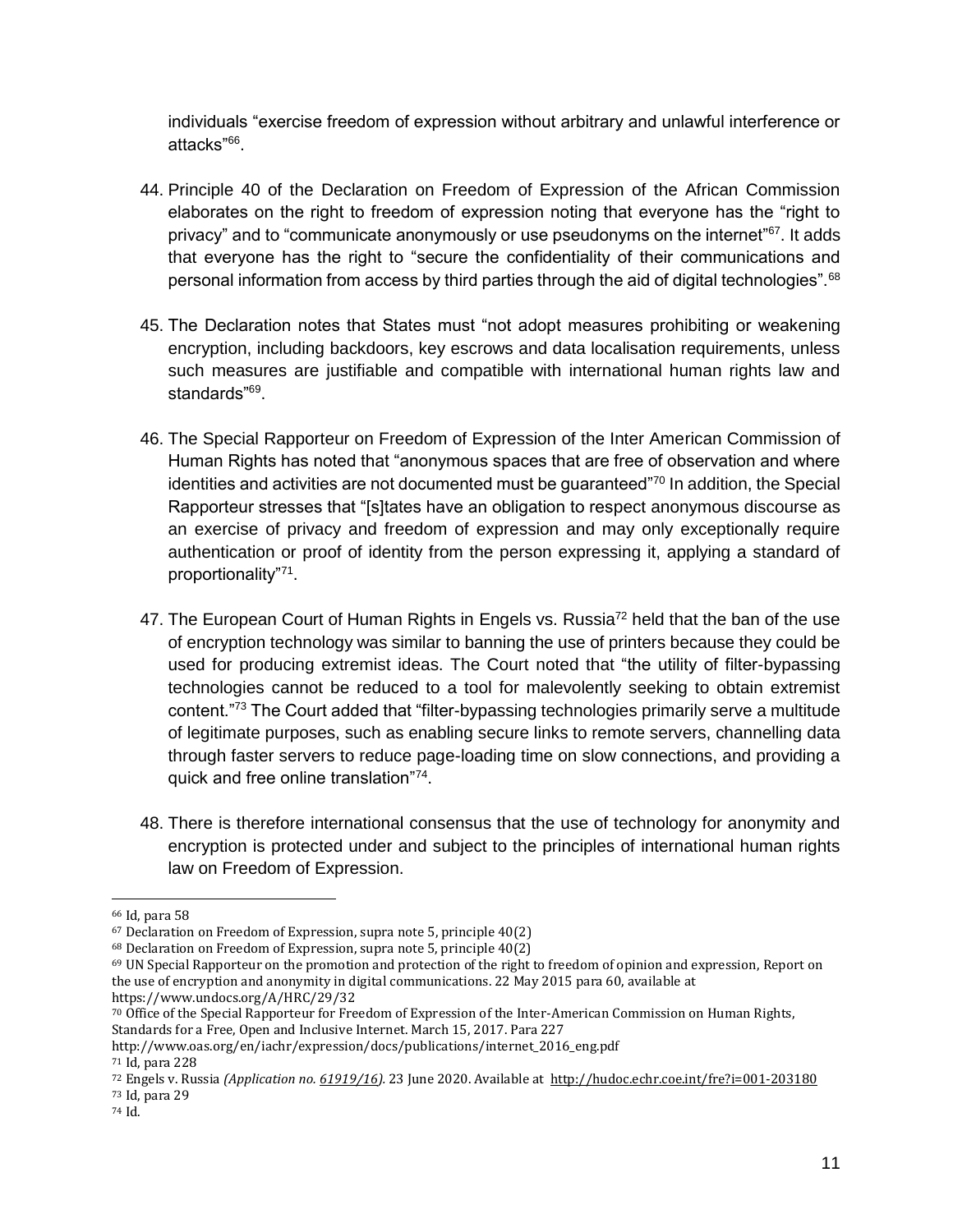## **C. Limited circumstances in which States may restrict freedom of expression (including online expression):**

- 49. The right to freedom of expression is not absolute, but limitations are subject to strict guidelines. Article 19(3) of the ICCPR provides that restrictions on the right to freedom of expression are permissible only when they are 1) "provided by law;" and 2) pursue a legitimate aim, such as be "necessary for respect of the rights or reputations of others [or] for the protection of national security or of public order [sic] or of public health or morals."<sup>75</sup>
- 50. Expounding on Article 19(3), General Comment 34 asserts that restriction may only be imposed for one of the grounds set out in subparagraphs (a) and (b) of paragraph 3; and must conform to the strict tests of necessity and proportionality." The restrictions are limited to the grounds mentioned in Article 19(3), "even if such grounds would justify restrictions to other rights protected in the Covenant<sup>"76</sup>. Restrictions must be applied only for those purposes for which they were prescribed and must be directly related to the specific need on which they are predicated.<sup>77</sup>
- 51. Thus, there exists a three-part test for determining whether or not a limitation of a fundamental freedom, the right to freedom of expression is justifiable:
	- a. A restriction on the right must be prescribed by law.
	- b. The restriction on the right must pursue a legitimate aim.
	- c. The restriction must be necessary and proportionate to achieve that legitimate aim (necessary in a democratic society).
- 52. To be "provided by law," a law must be "formulated with sufficient precision to enable an individual to regulate his or her own conduct accordingly."<sup>78</sup> A law cannot allow for unfettered discretion upon those charged with its execution. Rather, "laws must provide sufficient guidance to those charged with their execution to enable them to ascertain what sorts of expressions are properly restricted and what sorts are not. $179$
- 53. For a restriction...to be "provided for by law", it must be precise, public and transparent, and avoid providing State authorities with unbounded discretion to apply the limitation.<sup>80</sup> Proposals to impose restrictions...should be subject to public comment and only adopted, if at all, according to regular legislative process. Strong procedural and judicial safeguards should also be applied to guarantee the due process rights of any individual...subject to

 $\overline{a}$ 

[https://www.ohchr.org/Documents/Issues/Opinion/A\\_74\\_486.pdf](https://www.ohchr.org/Documents/Issues/Opinion/A_74_486.pdf)

<sup>75</sup> ICCPR, supra note 1, Article 19(3)

<sup>76</sup> Gen. Comment No. 34, para. 22.

<sup>77</sup> Id.

<sup>78</sup> Gen. Comment No. 34, para. 25.

<sup>79</sup> Gen. Comment No. 34, para. 25.

<sup>80</sup> UN Special Rapporteur on the promotion and protection of the right to freedom of opinion and expression, Report on the regulation of online hate speech. 9 October 2019 para 6(a)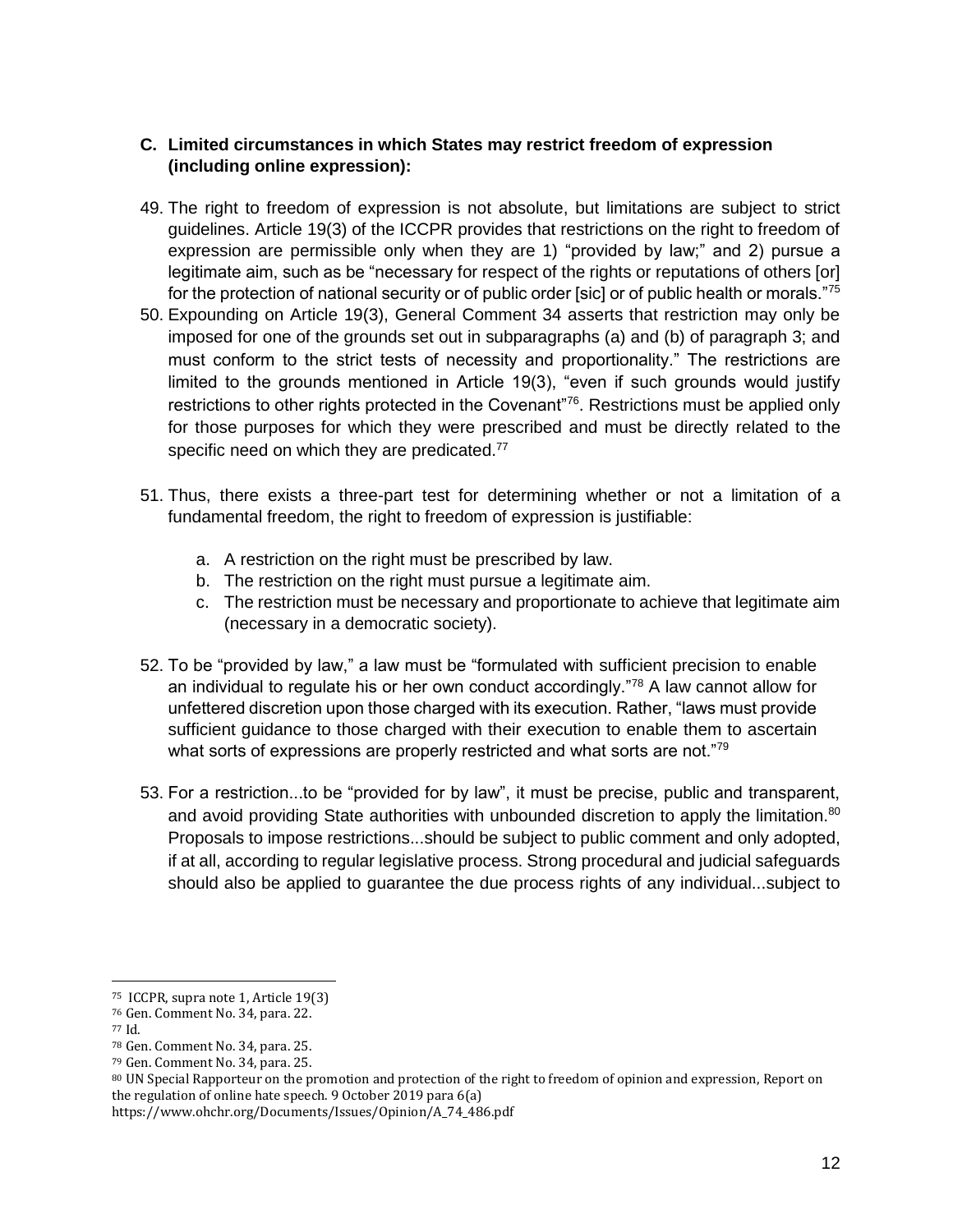restriction. In particular, a court, tribunal or other independent adjudicatory body must supervise the application of the restriction.<sup>81</sup>

- 54. When effecting restrictions to protect the rights or reputations of others, States must take care to ensure that the restrictions do not negatively impact other forms of expression not covered by the restrictions. The rights for which the restrictions are enforced must be a right within the scope of the convention or treaty.
- 55. Even when purportedly acting in the interest of national security or public order, it is not permissible to invoke such laws to "suppress or withhold from the public information of legitimate public interest that does not harm national security or to prosecute journalists...for having disseminated such information."<sup>82</sup> Restrictions cannot be overbroad, and must be applied in a "specific and individualized fashion" with a "direct and immediate connection" between the expression and the threat.<sup>83</sup>
- 56. In its General Comment No. 31 on the nature of the general obligation imposed on States parties to the ICCPR (2004), the Human Rights Committee states that:

"Where such restrictions are made, States must demonstrate their necessity and only take such measures as are proportionate to the pursuance of legitimate aims in order to ensure continuous and effective protection of Covenant rights."<sup>84</sup>

- 57. The Human Rights Committee has clarified that States must demonstrate that the restrictions placed on the right are, in fact, necessary to avert a real and not only a hypothetical danger to the national security or democratic order and that less intrusive measures would be insufficient to achieve this purpose.<sup>85</sup>
- 58. Principle 9 of the African Declaration on Freedom of Expression reflects the standards of General Comment 34 stating that limitations must be "prescribed by law", "serve a legitimate aim" and be "a necessary and proportionate means to achieve the stated aim in a democratic society"86.
- 59. To be necessary and proportionate, the Declaration notes that the limitation must meet the following standards $87$ :
	- a. originate from a pressing and substantial need that is relevant and sufficient;

<sup>&</sup>lt;sup>81</sup> UN Special Rapporteur on the promotion and protection of the right to freedom of opinion and expression, Report on the use of encryption and anonymity in digital communications. 22 May 2015 para 32, available at <https://www.undocs.org/A/HRC/29/32>

<sup>82</sup> Gen. Comment No. 34, para. 30.

<sup>83</sup> Gen. Comment No. 34, paras. 34-35.

<sup>84</sup> U.N. Human Rights Committee (HRC), *General Comment no. 31 [80], The nature of the general legal obligation imposed on States Parties to the Covenant*, 26 May 2004, CCPR/C/21/Rev.1/Add.13*,* para. 6.

<sup>85</sup> *See, e.g*. U.N. Human Rights Committee, *Lee v Republic of Korea*, Comm. No 1119/2002, CCPR/C/84/D/1119/2002 paras.7.2 and 7.3 (2005); U.N. Human Rights Committee, *Aleksander Belyatsky et al v. Belarus*, *supra* note 27, para. 7.3 <sup>86</sup> Declaration on Freedom of Expression, supra note 5, principle 9

 $87$  Declaration on Freedom of Expression, supra note 5, principle 9(4)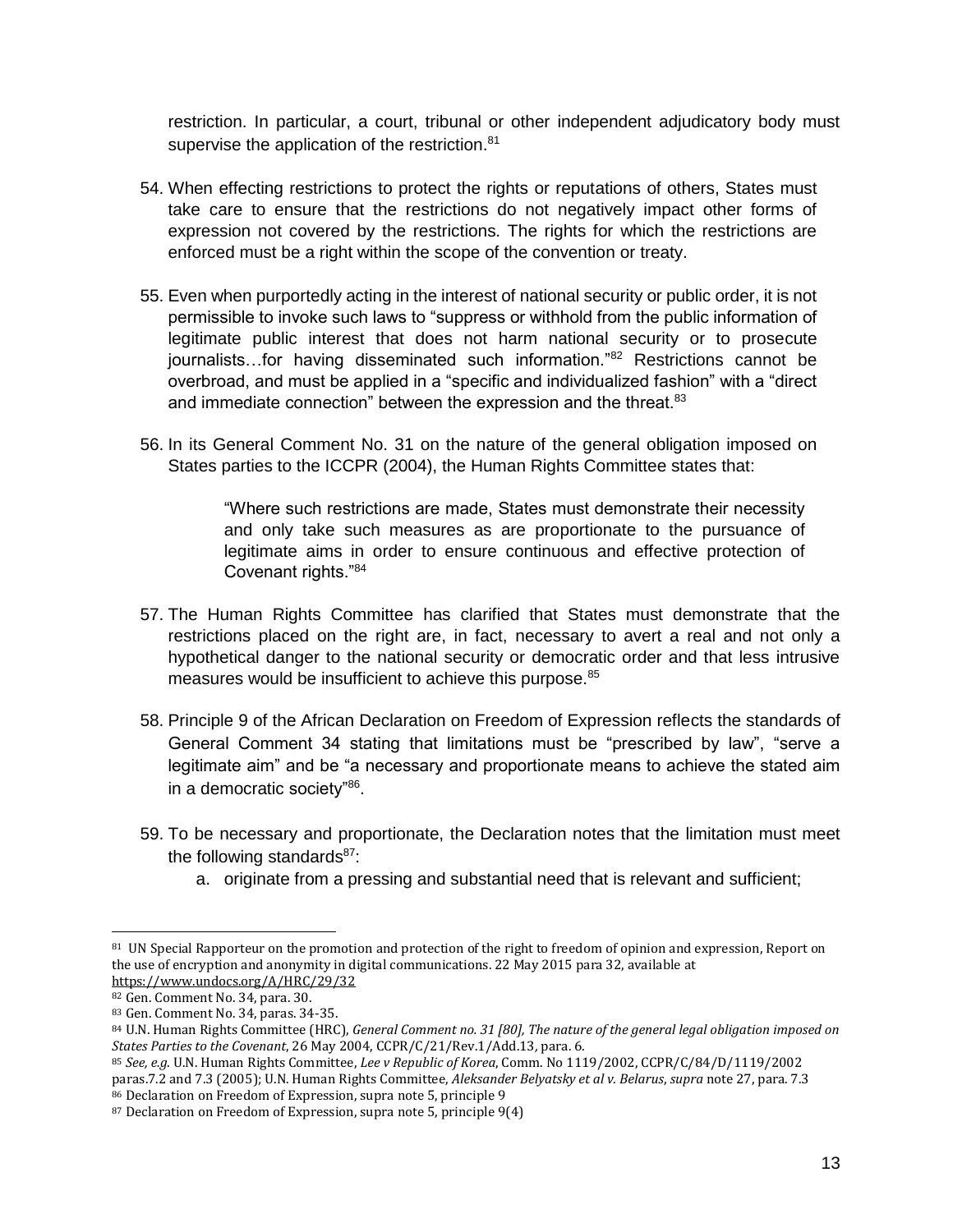- b. have a direct and immediate connection to the expression and disclosure of information, and be the least restrictive means of
- c. achieving the stated aim; and be such that the benefit of protecting the stated interest outweighs the harm to the expression and disclosure of information, including with respect to the sanctions authorized.
- 60. As described by the African Court on Human and Peoples' Rights, a proportionality test is one that "weighs the impact, nature and extent of the limitation against the legitimate State interest [in] serving a particular goal."<sup>88</sup> "The legitimate interest must be proportionate with and absolutely necessary for the advantages which are to be obtained". <sup>89</sup> This approach "requires a determination of whether a fair balance was struck between the demands of the general interest of the community and the requirements of the protection of the individual's fundamental rights"<sup>90</sup> . In Communications No 105/93, 128/94, 130/94, 152/96 (Consolidated Communications) Media Rights Agenda and others v Nigena Twelfth Annual Activity Report (1998 - 1999) paragraph 68 and Communication No 255/2002 Gareth Anver Prince v South Africa Eighteenth Annual Activity Report (July 2004 - December 2004) paragraph 43, the Commission adopted a similar standard.
- 61. In *Zimbabwe Lawyers for Human Rights & Associated Newspapers of Zimbabwe v. Zimbabwe<sup>91</sup>*, the African Commission considered that even when a State is concerned with ensuring respect for the rule of law, it should nevertheless adopt measures that are commensurate to this objective. The Commission in fact took into consideration the fact that "the principle of proportionality seeks to determine whether, by State action, there has been a balance between protecting the rights and freedoms of the individual and the interests of society as a whole"<sup>92</sup>.

## ● **Limiting access to the internet or internet based services:**

62. Limitations to the exercise of the right to freedom of expression through online platforms such as Twitter must meet the standards of international and regional human rights law.

<sup>91</sup> Comm no 284/2004, 6th Extraordinary Session (30 March-3 April 2009), 26th Annual Activity Report, IHRL 3258 (ACHPR 2009), April 2009, African Commission on Human and Peoples' Rights [ACHPR] <https://www.refworld.org/pdfid/510929432.pdf>

 88 African Court on Human and People's Rights, Tanganyika Law Society, Legal and Human Rights Centre and Reverend Christopher R. Mtikila v. United Republic of Tanzania, Consolidated Applications Nos. 009/2011 and 011/2011, June 14, 2013, para.106.1.

<sup>89</sup> African Court on Human and People's Rights, Tanganyika Law Society, Legal and Human Rights Centre and Reverend Christopher R. Mtikila v. United Republic of Tanzania, Consolidated Applications Nos. 009/2011 and 011/2011, June 14, 2013, para.107.2.

<sup>90</sup> id

<sup>92</sup> Id, para 149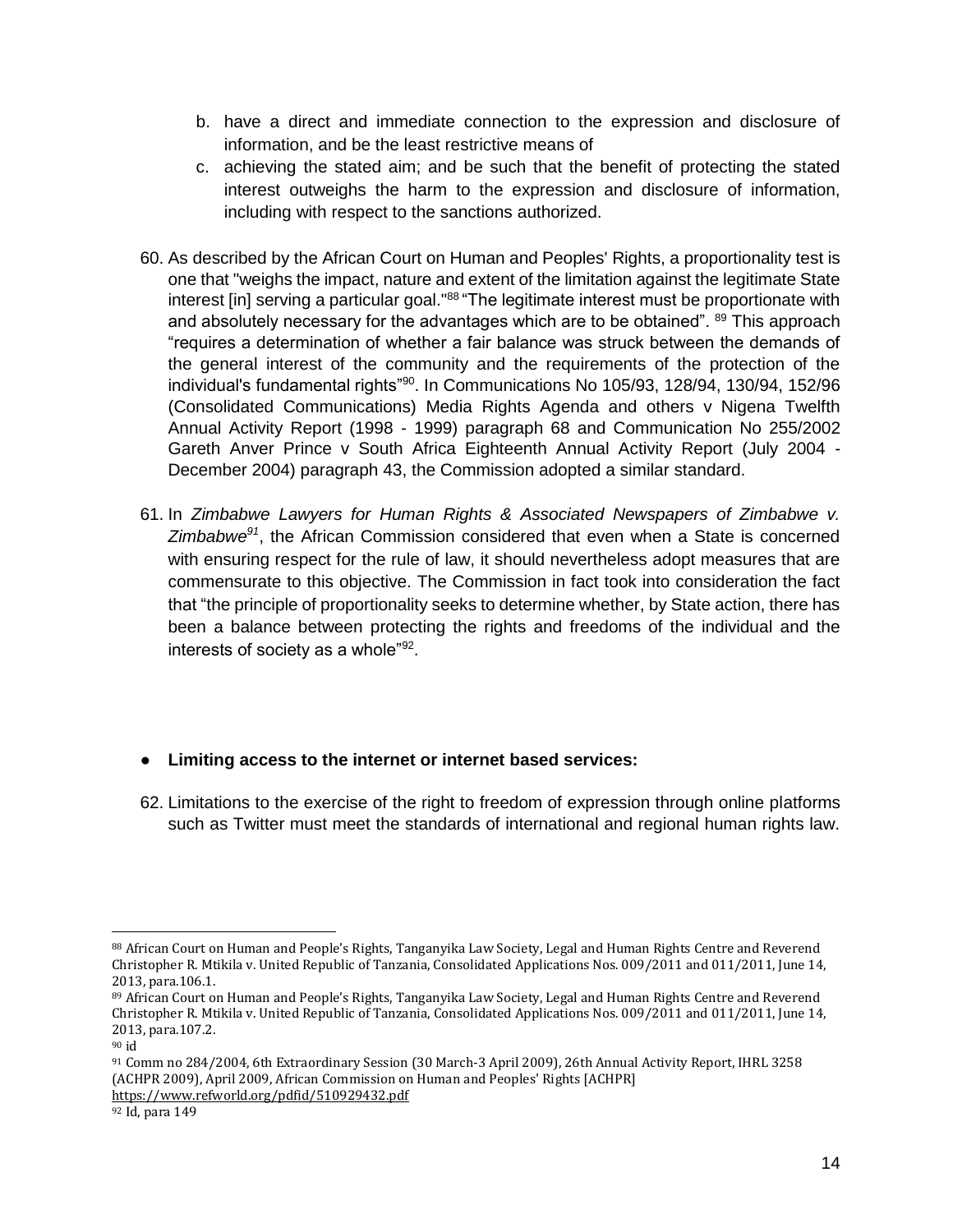As the Human Rights Council established, "...the same rights that people have offline must also be protected online, in particular freedom of expression."<sup>93</sup>

- 63. The UN Special Rapporteur on Freedom of Expression has stated that "... as a general rule, there should be as little restriction as possible to the flow of information on the Internet, except under a few, very exceptional and limited circumstances prescribed by international law for the protection of other human rights."<sup>94</sup> In addition, "[d]emands, requests and other measures to take down digital content or access customer information must be based on validly enacted law, subject to external and independent oversight, and demonstrate a necessary and proportionate means of achieving one or more aims under Article 19 (3) of the International Covenant on Civil and Political Rights"<sup>95</sup>.
- 64. The Human Rights Council has condemned measures to intentionally prevent or disrupt access to or dissemination of information online in violation of international human rights law and called upon all States to refrain from and cease such measures.<sup>96</sup> The Council resolution stressed that "...blocking of Internet platforms and the shutting down of telecommunications infrastructure are persistent threats, for even if they are premised on national security or public order, they tend to block the communications of often millions of individuals" 97
- 65. In a joint declaration in 2015, United Nations and regional experts from the Organization for Security and Cooperation in Europe, the Organization of American States and the African Commission on Human and Peoples' Rights in the field of freedom of expression condemned "[f]iltering of content on the Internet, using communications 'kill switches' (i.e. shutting down entire parts of communications systems) and the physical takeover of broadcasting stations are measures which can never be justified under human rights law."<sup>98</sup> The declaration reiterates that "[a]dministrative measures restricting freedom of expression should be imposed only where they can be justified pursuant to the three-part test for such restrictions"<sup>99</sup>
- 66. The UN Special Rapporteur on Freedom of Expression has noted that the "...arbitrary use of criminal law to sanction legitimate expression constitutes one of the gravest forms of restriction to the right"<sup>100</sup>, and not only causes "a chilling effect but also leads to other

<sup>98</sup> Joint Declaration, supra note 2, para 4c

 $\overline{a}$ 93 Report of the Special Rapporteur on the promotion and protection of the right to freedom of opinion and expression: Report on contemporary challenges to freedom of expression. 6 September 2016. (para 5) available at <https://www.undocs.org/A/71/373>

 $94$  Report of the Special Rapporteur on the promotion and protection of the right to freedom of opinion and expression to the General Assembly on internet access.10 August 2011 para 1[2 https://undocs.org/A/66/290](https://undocs.org/A/66/290) <sup>95</sup> id

<sup>96</sup> UN Human Rights Council Resolution 32/13 on The promotion, protection and enjoyment of human rights on the Internet. para.10 <https://undocs.org/A/HRC/RES/32/13>

<sup>97</sup> UN General Assembly, Resolution on the Safety of Journalists and the Issue of Impunity (19 December 2017), UN Doc. A/RES/72/175, para. 12, https://undocs.org/en/A/RES/72/175.

<sup>99</sup> Joint Declaration, supra note 2, para 2c

<sup>100</sup> Report of the Special Rapporteur on the promotion and protection of the right to freedom of opinion and expression to the General Assembly key trends and challenges to the right of all individuals to seek, receive and impart information and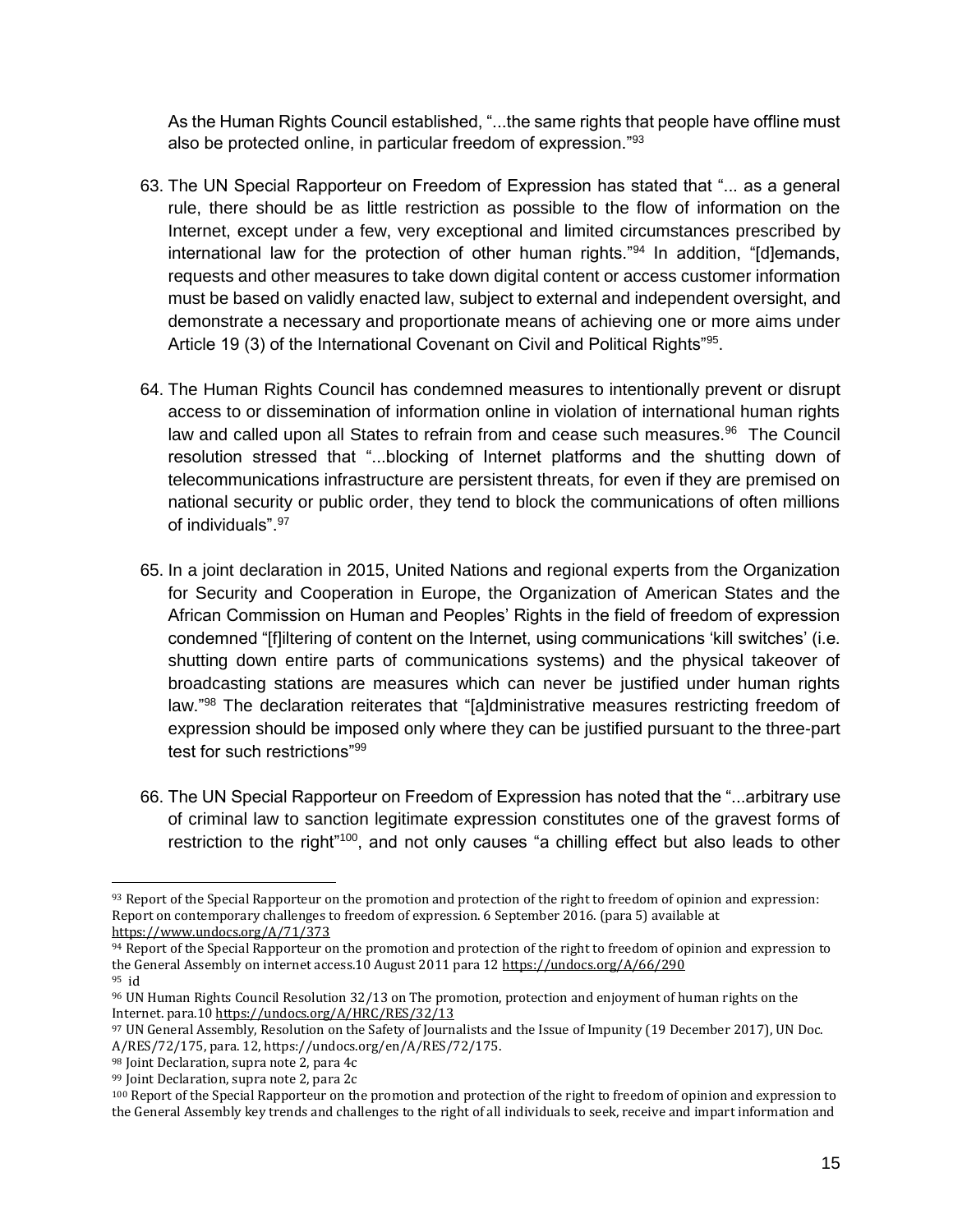human rights violations, such as arbitrary detention and torture and other forms of cruel, inhuman or degrading treatment or punishment."<sup>101</sup>

- 67. The African Commission Special Rapporteur on Freedom of Expression and Right to Information has noted that "any attempt by States to cut or restrict access to the internet, **block social media** platforms or other communications services...restricts the public's access..."<sup>102</sup> The Special Rapporteur affirmed in a statement that "internet and social media shutdowns violate the right to freedom of expression and access to information, contrary to Art. 9 of the ACHPR."<sup>103</sup>
- 68. The Special Rapporteur for Freedom of Expression of the Inter-American Commission on Human Rights described state responsibility regarding the respect for the right to freedom of expression online as having three components. First, the "positive measures to ensure inclusion or closing the digital divide; [second] efforts to develop plans to ensure that infrastructure and services tend to progressively pursue universal access; as well as [third] measures to prohibit blocking or limiting access to the Internet or any part of it..."104
- 69. In *Ahmet Yildirim v. Turkey*, the European Court of Human Rights found that the right to freedom of expression is two-fold, encompassing not only the right to transmit but also to receive information. Finding that the decision to block access to Google sites violated Article 10 of the European Convention on Human Rights. It explicitly reinforces an individual's right to access internet content, confirming the internet as a "principle means" of exercising the right to freedom of expression and information. **Ultimately the Court found that States are not authorized to block access to an entire Internet site on account of just some of its contents**. <sup>105</sup> [emphasis added].
- 70. In *Cengiz and Others v. Turkey*<sup>106</sup>, the European Court of Human Rights reaffirmed that the wholesale blocking of access to YouTube, a website enabling users to send, view and share videos did not meet the legality requirement under the European Convention of Human Rights. The Court also noted that YouTube was a platform that enabled the exchange of information including videos and educative content and there was no legal ground to effect a blanket ban on the platform.

 $\overline{a}$ 

ideas of all kinds through the Internet. 16 May 2011. Para 28

[https://www2.ohchr.org/english/bodies/hrcouncil/docs/17session/A.HRC.17.27\\_en.pdf](https://www2.ohchr.org/english/bodies/hrcouncil/docs/17session/A.HRC.17.27_en.pdf)

<sup>101</sup> id

<sup>102</sup> Special Rapporteur on Freedom of Expression and Access to Information in Africa, Press Release on the Importance of Access to the Internet in Responding to the COVID-19 Pandemic. 8 April 2020. Para 3. Available at: <https://www.achpr.org/pressrelease/detail?id=487>

<sup>103</sup> id

<sup>104</sup>Office of the Special Rapporteur for Freedom of Expression of the Inter-American Commission on Human Rights, Standards for a Free, Open and Inclusive Internet. March 15, 2017. Para 227

[http://www.oas.org/en/iachr/expression/docs/publications/internet\\_2016\\_eng.pdf](http://www.oas.org/en/iachr/expression/docs/publications/internet_2016_eng.pdf) 

<sup>105</sup> ECtHR judgment, Ahmet Yildirim v. Turkey, application no. 3111/10. 18 December 2021. Para 68, accessible at [https://globalfreedomofexpression.columbia.edu/wp-content/uploads/2015/06/CASE-OF-AHMET-YILDIRIM-v.-](https://globalfreedomofexpression.columbia.edu/wp-content/uploads/2015/06/CASE-OF-AHMET-YILDIRIM-v.-TURKEY.pdf) [TURKEY.pdf](https://globalfreedomofexpression.columbia.edu/wp-content/uploads/2015/06/CASE-OF-AHMET-YILDIRIM-v.-TURKEY.pdf)

<sup>106</sup> Cengi̇z v. Turkey *(Applications nos[. 48226/10](https://hudoc.echr.coe.int/eng#%7B%22appno%22:%5B%2248226/10%22%5D%7D) an[d 14027/11\)](https://hudoc.echr.coe.int/eng#%7B%22appno%22:%5B%2214027/11%22%5D%7D) 1 March 2016 Available at:*  <http://hudoc.echr.coe.int/eng?i=001-159188>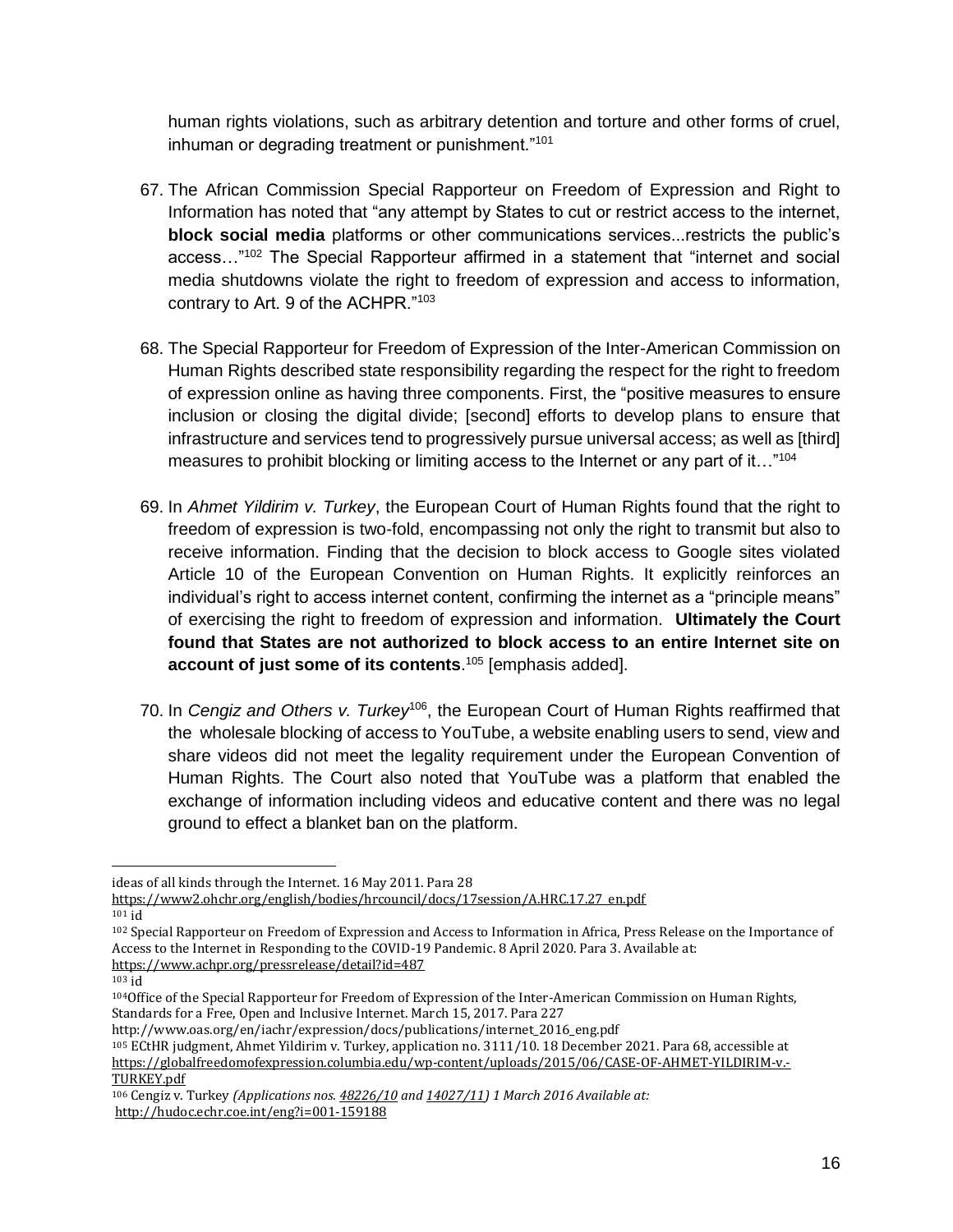71. It is against this international legal framework of obligations of States concerning the right to freedom of expression that the Amicus Curiae wishes to discuss the indefinite ban and restriction of access to Twitter by the Respondent.

### **D. Analysis of the indefinite ban and restriction of access to Twitter by the Federal Republic of Nigeria under International Human Rights Law**

- 72. International and regional human rights instruments, binding on the Respondent, recognize online expression through social media such as Twitter as a component of the right to freedom of expression and establish the obligation for States, including the Respondent, to respect and protect that freedom.
- 73. The action of the Respondent banning Twitter and thereby disproportionately restricting access to the platform for millions of its citizens is a violation of the right to freedom of expression guaranteed by domestic, regional and international law applicable to the Respondent.
- 74. The African Declaration on Freedom of Expression asserts that States shall not "engage in or condone any disruption of access to the internet and other digital technologies for segments of the public or an entire population".<sup>107</sup>
- 75. General Comment 34 stresses that "it is specifically inconsistent with international law to prohibit a site or an information dissemination system from publishing material solely on the basis that it may be critical of the government or the political social system espoused by the government."<sup>108</sup>
- 76. In Resolution 32/13, the Human Rights Council condemned "measures to intentionally prevent or disrupt access to or dissemination of information online in violation of international human rights law, and called upon all States to refrain from and cease such measures".<sup>109</sup>
- 77. The decision of the agents of the respondent to block access to twitter, direct media companies to desist from using twitter and the threat to prosecute right holders for circumventing the twitter ban are not in accordance with the law and standards presented above.
	- *a. The scope of the restriction to the right to freedom of expression by the Twitter ban is too broad and contravens the principles of legality, necessity and proportionality*
- 78. The scope of the Respondent's restriction of the right to freedom of expression by banning Twitter and restricting the access of millions of the Respondent's citizens and other

 <sup>107</sup> Declaration on Freedom of Expression, supra note 5, principle 38(2)

<sup>108</sup> Gen. Comment No. 34, para. 43.

<sup>109</sup> https://undocs.org/A/HRC/RES/32/13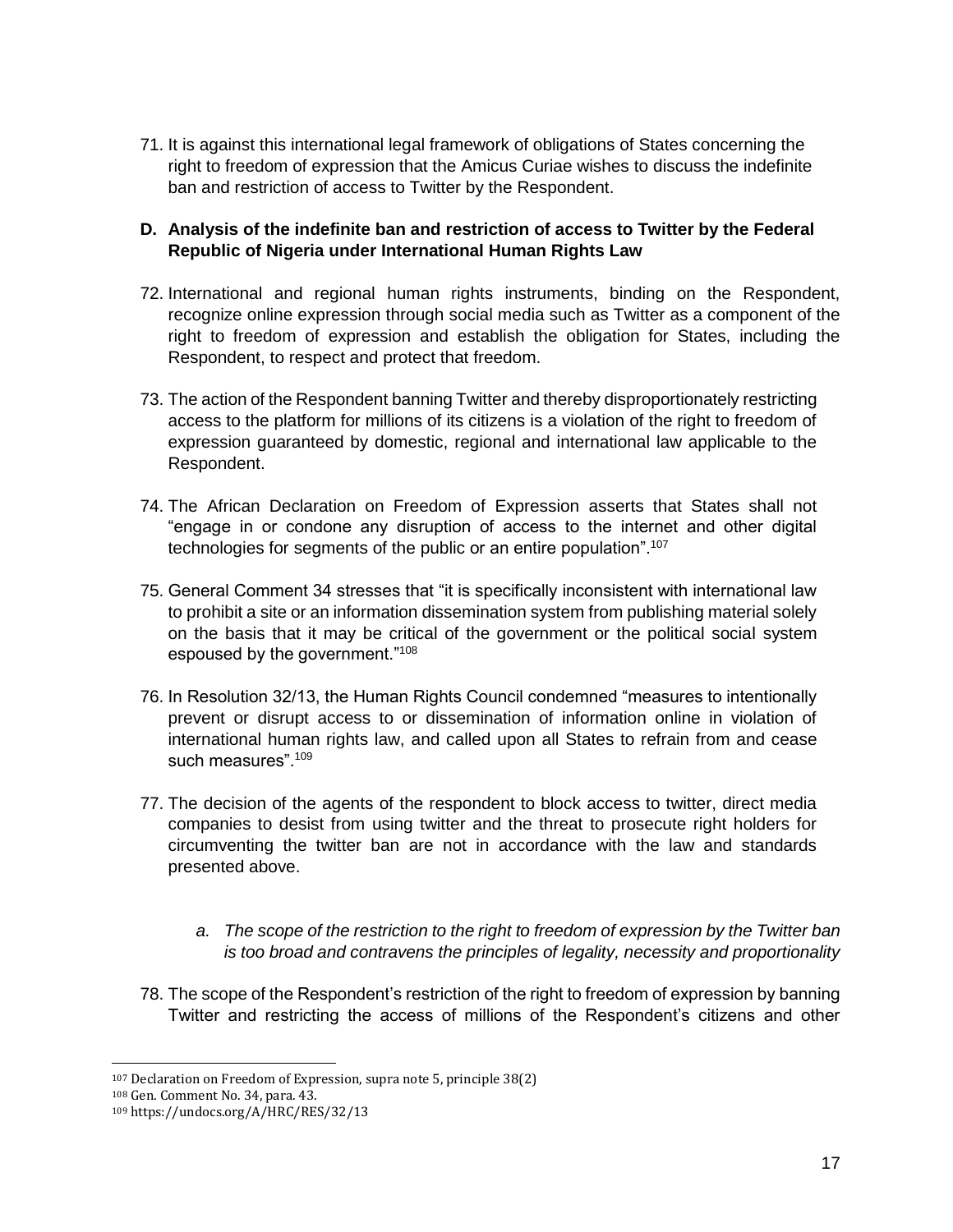individuals to the platform primarily used to seek, receive and exchange information is too broad and untargeted to meet the standards set by international human rights law.

79. With regard to the "operation of websites, blogs or any other internet-based, electronic or other such information dissemination system, including systems to support such communication, such as internet service providers or search engines," restrictions are only permissible to the extent that they are compatible with Article 19(3).<sup>110</sup> As Article 19 explains, limitations on electronic communications disseminated over the internet "must be justified according to the same criteria as non-electronic or 'offline' communications."<sup>111</sup>

> *Step 1: There is no legal ground for the Twitter ban and the resulting restriction of the right to freedom of expression on the platform.*

- 80. The Respondent's directive and announcement of the Twitter ban made no reference to any law providing the authority to restrict access to the platform and thereby restrict the exercise of the right to freedom of expression through the platform. Infact following the ban, agents of the Respondent have approached the Federal legislature to enact laws granting the certain federal agencies the authority to regulate social media in the country.
- 81. The jurisprudence of this Honourable Court on this issue<sup>112</sup> is in tandem with international law standards and the jurisprudence of other regional and international mechanisms. The European Court of Human Rights, in its first case on internet blocking reiterated that the requirement that restrictions be prescribed by law implies that the "impugned measure should have some basis in domestic law"<sup>113</sup>. It also refers to the quality of the law in question, requiring that it should be "accessible to the person concerned, who must moreover be able to foresee its consequences, and that it should be compatible with the rule of law"<sup>114</sup>.
- 82. The 2019 Joint Declaration of the special procedures on the right to Freedom of Expression of the United Nations (UN), the Organization for Security and Co-operation in Europe (OSCE), the Organization of American States (OAS) and the African Commission on Human and Peoples' Rights (ACHPR) equally condemned the " arbitrary disruptions and shutdowns to restrict access to telecommunications networks and the Internet"<sup>115</sup>
- 83. The Report on Content Regulation by the UN Special Rapporteur on the promotion and protection of the right to freedom of opinion and expression supports the notion of legality. To pass the legality test, the laws must be "adopted by regular legal processes and limit

<sup>110</sup> Gen. Comment No. 34, para. 43.

<sup>111</sup> Article 19, *available at* [https://www.article19.org/wp-content/uploads/2018/05/Tanzania-Online-Content-](https://www.article19.org/wp-content/uploads/2018/05/Tanzania-Online-Content-Regulations-2018-Final.pdf)[Regulations-2018-Final.pdf.](https://www.article19.org/wp-content/uploads/2018/05/Tanzania-Online-Content-Regulations-2018-Final.pdf)

<sup>112</sup> *Federation of African Journalists & 4 ors v. The Republic of the Gambia (2018)* and *Amnesty International Togo vs. Togolese Republic (2020).*

<sup>113</sup> ECtHR judgment, Ahmet Yildirim v. Turkey, application no. 3111/10, 18 December 2012,

[http://hudoc.echr.coe.int/eng?i=001-115705,](http://hudoc.echr.coe.int/eng?i=001-115705) para 57

<sup>114</sup> id

<sup>115</sup> Joint Declaration, supra note 1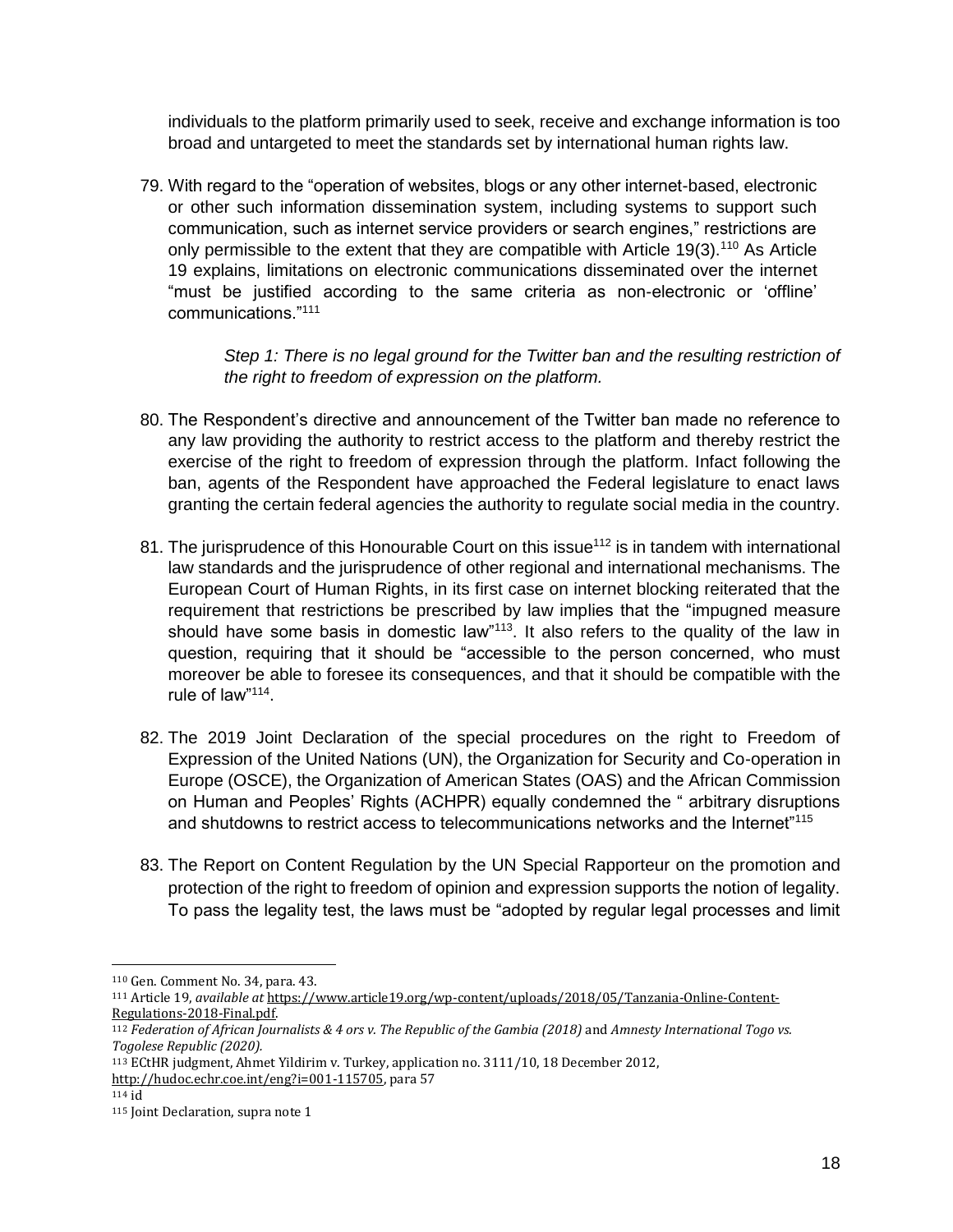government discretion in a manner that distinguishes between lawful and unlawful expression with sufficient precision"<sup>116</sup>.

84. A United Nations Special Rapporteur report on freedom of expression, states and the private sector in the digital age addresses the state responsibility in relation to access to the internet thus:

> "[S]tates bear a primary responsibility to protect and respect the right to exercise freedom of opinion and expression. In the information and communication technology context, this means that States must not require or otherwise pressure the private sector to take steps that unnecessarily or disproportionately interfere with freedom of expression, whether through laws, policies, or extralegal means"<sup>117</sup>

85. In the absence of legislation authorizing the ban, the Respondent could have obtained a court order before the implementation of any restriction of access to the internet. It has been accepted internationally that the law or directive restricting access to internet content must be based on a law "precise enough and that offers sufficient opportunities for judicial review."<sup>118</sup> General Comment 34 states that "[R]restrictions must be applied only for those purposes for which they were prescribed and must be directly related to the specific need on which they are predicated."<sup>119</sup>

### *Step 2: The target of the restriction of access to Twitter is overbroad*

- 86. The Respondent's action restricted the access to Twitter for millions of Nigerians and others visiting or living in Nigeria. Such blanket restriction of the right to freedom of expression violated the rights of Nigerians to seek, receive and disseminate information through any media of their choice.
- 87. International law on freedom of expression establishes that the exercise of this right shall be without interference subject to limited limitation discussed above. In *Ahmet Yildirim v. Turkey*, the European Court of Human Rights found that "the restriction of access to a part of the internet just like a wholesale restriction of access to the internet was a violation of the right to freedom of expression and does not diminish its significance since the Internet has now become one of the principal means by which individuals exercise their right to

<sup>116</sup> UN Special Rapporteur on the promotion and protection of the right to freedom of opinion and expression, Report on Online Content Regulation, 6 April 2018. Available at:

<https://www.undocs.org/A/HRC/38/35>

<sup>117</sup> Report of the Special Rapporteur on the promotion and protection of the right to freedom of opinion and expression to the General Assembly on the role of the private sector in the digital age. 11 May 2016. para 85 <https://www.ohchr.org/EN/Issues/FreedomOpinion/Pages/Privatesectorinthedigitalage.aspx>

<sup>118</sup> ECtHR judgment, *Ahmet Yildirim v. Turkey*, application no. 3111/10, 18 December 2012. The Strasbourg Court found that Turkey was in violation of Article 10 of the European Convention on Human Rights for its restriction on content accessible via the internet.

<sup>119</sup> Gen. Comment No. 34, para. 22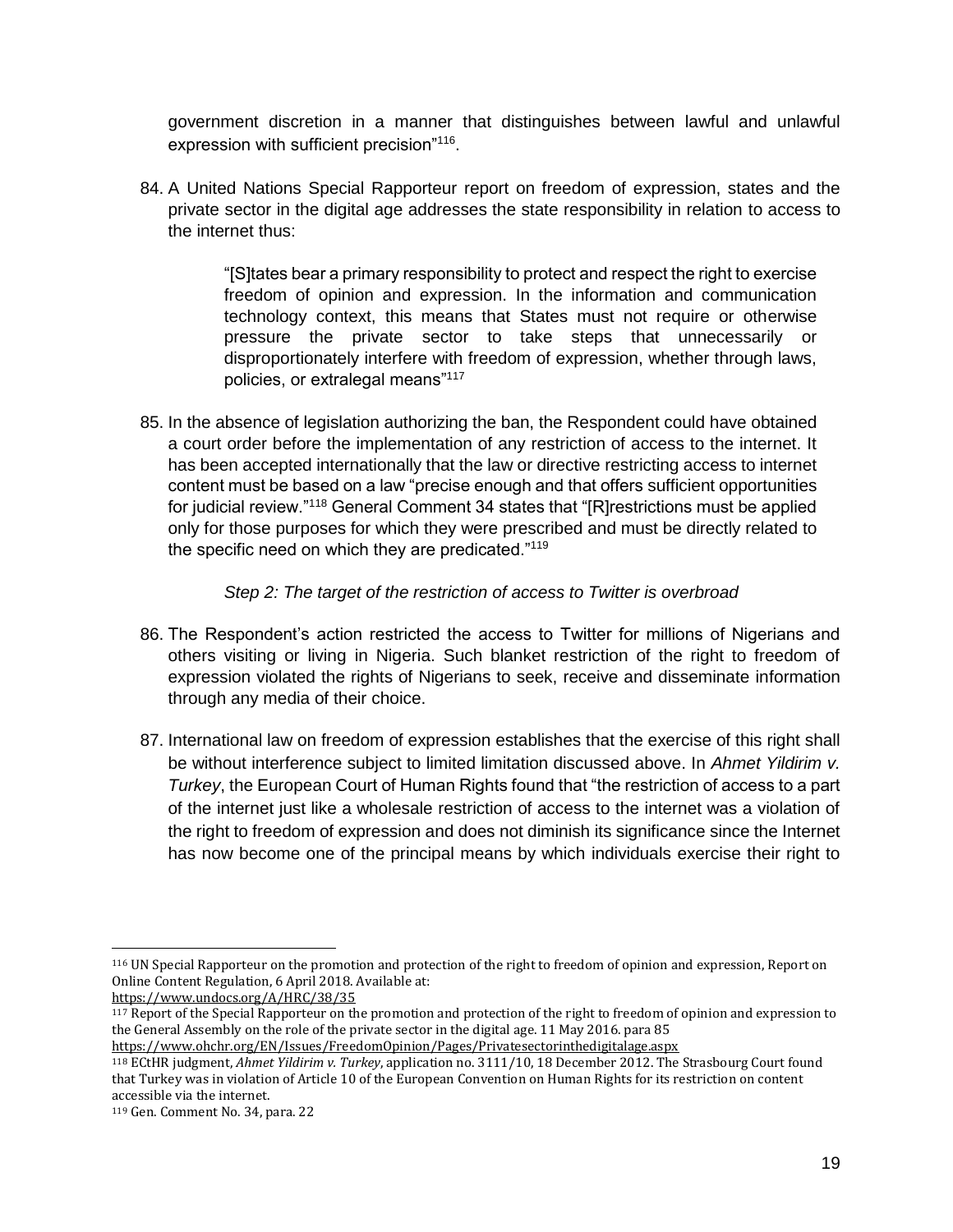freedom of expression and information..."<sup>120</sup> The Court also found that States are not authorized to block access to an entire Internet site on account of just some of its contents.<sup>121</sup>

- 88. As with the blocking of the Google sites in the Ahmet case, the blanket ban of Twitter by the Respondent restricting the use of the platform for receiving and sharing information violates human rights law.
- 89. In *Cengiz and Others v. Turkey*<sup>122</sup>, the European Court of Human Rights reiterated its decision in the Ahmet case reaffirmed that the wholesale blocking of access to YouTube, a website enabling users to send, view and share videos did not meet the legality requirement under the European Convention of Human Rights. The Court also noted that YouTube was a platform that enabled the exchange of information including videos and educative content and there was no legal ground to effect a blanket ban on the platform.
- 90. Denying millions of Nigerians access to Twitter without any legal basis and in a manner that deprives them of a veritable means of expression, communication and all other purposes for which the platform could be used breaches the rights to Freedom of expression.

*Step 3: The restriction of access to Twitter was not necessary for or proportionate to the interest sought to be protected by the Respondent:*

- 91. The Respondent's stated reason for the Twitter ban is the "use of the platform for activities capable of undermining Nigeria's corporate existence"<sup>123</sup> [emphasis added]. This purpose does not meet the standard of Article 19(3) ICCPR.
- 92. The only grounds upon which the right to freedom of expression could be restricted are the protection of the rights or reputation of others, the protection of national security or of public order, or of public health or morals. These grounds were not raised by the Respondent as the basis for the Twitter ban.
- 93. The scope of the ban and its indefinite nature of the measure are disproportionate to the interest that the respondent seeks to protect. On proportionality and necessity, the Human Rights Committee has opined that the restrictive measure of a State Party must be "the least intrusive instrument among those which might achieve their protective function and are proportional to the interest to be protected." $124$  It is therefore not justifiable that millions

<sup>120</sup> ECtHR judgment, Ahmet Yildirim v. Turkey, application no. 3111/10. 18 December 2021. Para 68, accessible at [https://globalfreedomofexpression.columbia.edu/wp-content/uploads/2015/06/CASE-OF-AHMET-YILDIRIM-v.-](https://globalfreedomofexpression.columbia.edu/wp-content/uploads/2015/06/CASE-OF-AHMET-YILDIRIM-v.-TURKEY.pdf) [TURKEY.pdf](https://globalfreedomofexpression.columbia.edu/wp-content/uploads/2015/06/CASE-OF-AHMET-YILDIRIM-v.-TURKEY.pdf)

 $121$  id

<sup>122</sup> Cengi̇z v. Turkey *(Applications nos[. 48226/10](https://hudoc.echr.coe.int/eng#%7B%22appno%22:%5B%2248226/10%22%5D%7D) an[d 14027/11\)](https://hudoc.echr.coe.int/eng#%7B%22appno%22:%5B%2214027/11%22%5D%7D) 1 March 2016 Available at:*  <http://hudoc.echr.coe.int/eng?i=001-159188>

<sup>123</sup> BBC News, Nigeria's Twitter ban: Government orders prosecution of violators, June 5 2021, Available at <https://www.bbc.com/news/world-africa-57368535>

<sup>124</sup> See Human Rights Committee, general comment No. 27 (1999), para. 14.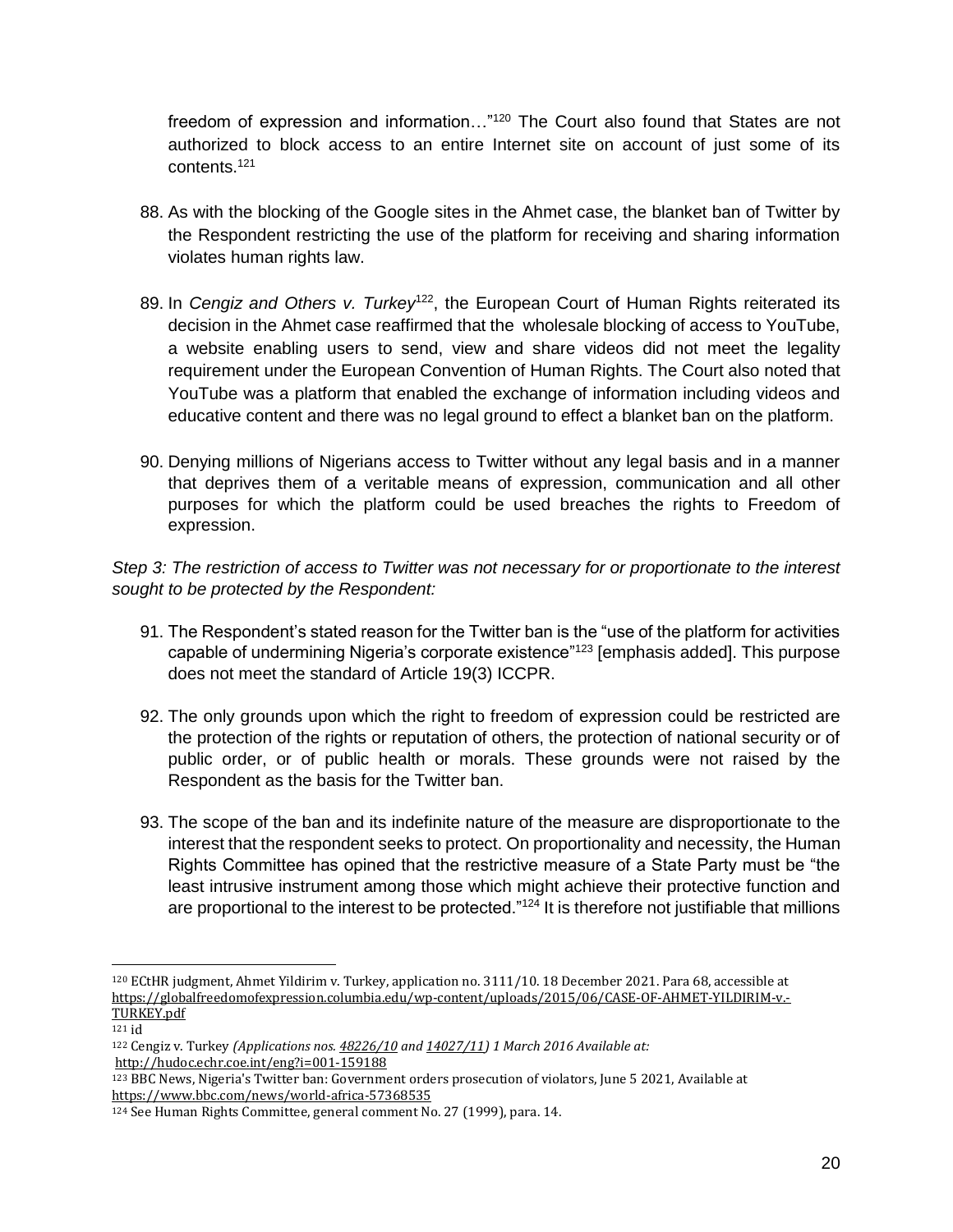of Nigerian citizens would be denied access to a medium of communication and expression in furtherance of a purpose

- 94. The European Court of Human Rights has concluded that "necessary" in Article 10 of the European Convention for the Protection of Human Rights and Fundamental Freedoms means that the restriction must be something more than "useful", "reasonable", or "desirable"...Given the fundamental rights at issue, limitations should be subject to independent and impartial judicial authority, in particular to preserve the due process rights of individuals."<sup>125</sup>
- 95. The Report on Content Regulation by the UN Special Rapporteur on the promotion and protection of the right to freedom of opinion and expression establishes that " [S]tates must demonstrate that the restriction imposes the least burden on the exercise of the right and actually protects, or is likely to protect, the legitimate State interest at issue. States may not merely assert necessity but must demonstrate it, in the adoption of restrictive legislation and the restriction of specific expression."<sup>126</sup>
- 96. Following the Twitter ban, the Respondents' agents directed media organizations to deactivate their twitter accounts and threatened to prosecute Nigerians who circumvent the Twitter ban including by the use of Virtual Private Network (VPN).
- 97. These measures are contrary to the protections provided by international human rights law for dissemination of all kinds of information through all forms of media and frontiers. As presented above, regional courts around the world and standards of the African Commission support the right to use technology for anonymity and encryption.
- 98. The UN Special Rapporteur's report on use of encryption and anonymity in digital communications states that "[E]ncryption and anonymity, and the security concepts behind them, provide the privacy and security necessary for the exercise of the right to freedom of opinion and expression in the digital age". The report adds that given the necessity of encryption and anonymity to the enjoyment of the right to freedom of expression, "restrictions on encryption and anonymity must be strictly limited according to principles of legality, necessity, proportionality and legitimacy in objective"<sup>127</sup>

## **E. Conclusion**

99. With reference to the aforementioned international and regional instruments, jurisprudence and standards, the indefinite ban and restriction of access to Twitter by the Respondent is a clear violation of the right to freedom of expression because it places

<sup>125</sup> European Court of Human Rights, Application No. 6538/74, *The Sunday Times v. The United Kingdom* (26 April 1979), para. 59.

<sup>126</sup><https://documents-dds-ny.un.org/doc/UNDOC/GEN/G18/096/72/PDF/G1809672.pdf?OpenElement>

<sup>&</sup>lt;sup>127</sup> UN Special Rapporteur on the promotion and protection of the right to freedom of opinion and expression, Report on use of encryption and anonymity in digital communications. 22 May 2015 para. 58. Available at: <https://www.undocs.org/A/HRC/29/32>